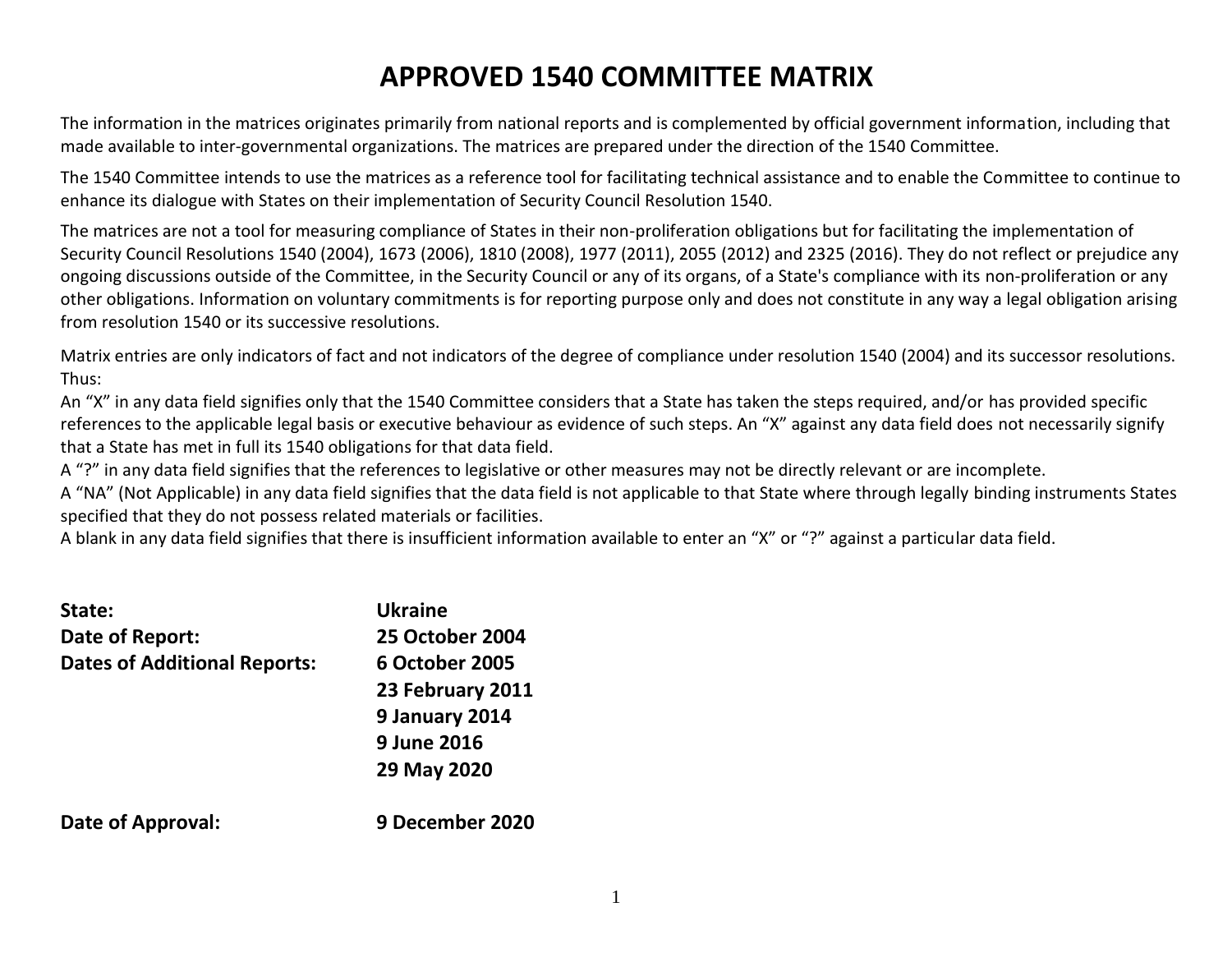## **I. OP 1 and related matters from OP 5, OP 8 (a), (b), (c) and OP10**

| <b>Adherence to legally binding</b><br>instruments, membership of<br>organisations, participation<br>in arrangements and<br>statements made. |                                                                                                 | Relevant information (i.e. signing, deposit of instrument of accession, ratification, etc) |  |  |  |  |  |  |  |  |
|----------------------------------------------------------------------------------------------------------------------------------------------|-------------------------------------------------------------------------------------------------|--------------------------------------------------------------------------------------------|--|--|--|--|--|--|--|--|
| 1                                                                                                                                            | Nuclear Non-<br><b>Proliferation Treaty</b><br>(NPT)                                            | Deposit 16 November 1994                                                                   |  |  |  |  |  |  |  |  |
| $\overline{2}$                                                                                                                               | Nuclear Weapons Free<br>Zone/ Protocol(s)                                                       |                                                                                            |  |  |  |  |  |  |  |  |
| 3                                                                                                                                            | International<br>Convention for the<br>Suppression of Acts of<br>Nuclear Terrorism              | Deposit 25 September 2007                                                                  |  |  |  |  |  |  |  |  |
| 4                                                                                                                                            | Convention on Physical<br><b>Protection of Nuclear</b><br>Material (CPPNM)                      | Deposit 5 August 1993                                                                      |  |  |  |  |  |  |  |  |
| 5                                                                                                                                            | 2005 Amendment to the<br><b>CPPNM</b>                                                           | Deposit 3 September 2008                                                                   |  |  |  |  |  |  |  |  |
| 6                                                                                                                                            | Comprehensive Nuclear-<br>Test-Ban Treaty (CTBT)<br>(not in force)                              | Deposit 23 February 2001                                                                   |  |  |  |  |  |  |  |  |
| $\overline{7}$                                                                                                                               | Chemical Weapons<br>Convention (CWC)                                                            | Deposit 16 October 1998                                                                    |  |  |  |  |  |  |  |  |
| 8                                                                                                                                            | <b>Biological Weapons</b><br>Convention (BWC)                                                   | Deposit 26 March 1975                                                                      |  |  |  |  |  |  |  |  |
| 9                                                                                                                                            | Geneva Protocol of 1925                                                                         | Deposit 15 July 2003                                                                       |  |  |  |  |  |  |  |  |
| 10                                                                                                                                           | 1997 International<br>Convention for the<br>Suppression of Terrorist<br>Bombings                | Deposit 26 March 2002                                                                      |  |  |  |  |  |  |  |  |
| 11                                                                                                                                           | 1999 International<br>Convention for the<br>Suppression of the<br><b>Financing of Terrorism</b> | Deposit 6 December 2002                                                                    |  |  |  |  |  |  |  |  |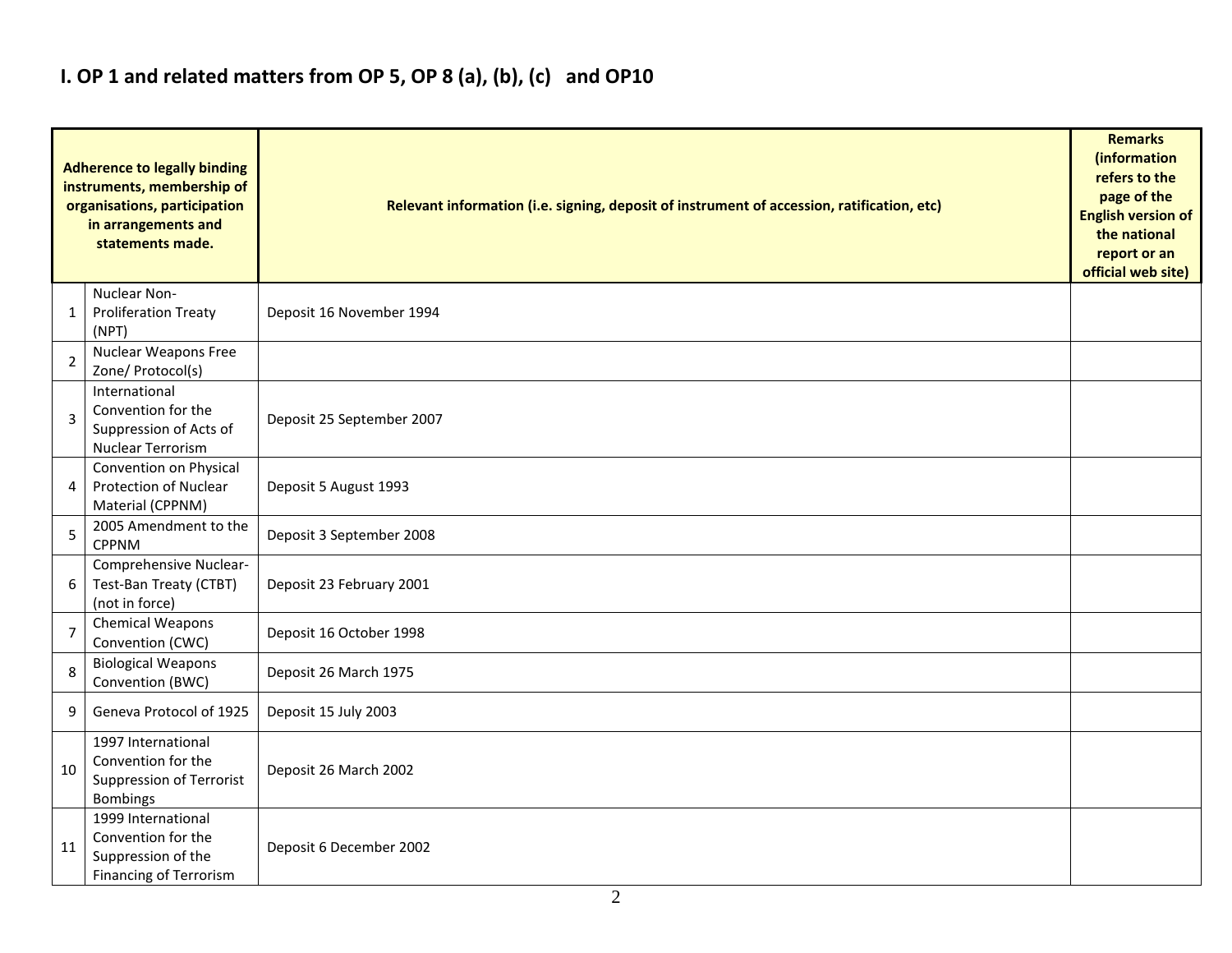|    | 2005 Protocol to the        |                                                                                                                      |  |
|----|-----------------------------|----------------------------------------------------------------------------------------------------------------------|--|
|    | Convention for the          |                                                                                                                      |  |
| 12 | suppression of unlawful     |                                                                                                                      |  |
|    | acts against the safety of  |                                                                                                                      |  |
|    | maritime navigation         |                                                                                                                      |  |
|    | 2005 Protocol to the        |                                                                                                                      |  |
|    | Protocol to the             |                                                                                                                      |  |
|    | Convention for the          |                                                                                                                      |  |
| 13 | suppression of acts         |                                                                                                                      |  |
|    | against the safety of       |                                                                                                                      |  |
|    | fixed platforms located     |                                                                                                                      |  |
|    | on the continental shelf    |                                                                                                                      |  |
|    | 2010 Convention on the      |                                                                                                                      |  |
|    | Suppression of Unlawful     |                                                                                                                      |  |
| 14 | Acts Relating to            |                                                                                                                      |  |
|    | <b>International Civil</b>  |                                                                                                                      |  |
|    | Aviation                    |                                                                                                                      |  |
|    | Other relevant regional     |                                                                                                                      |  |
| 15 | legally binding             |                                                                                                                      |  |
|    | instruments                 |                                                                                                                      |  |
| 16 | <b>International Atomic</b> | <b>Since 1957</b>                                                                                                    |  |
|    | Energy Agency (IAEA)        |                                                                                                                      |  |
|    |                             | Wassenaar Arrangement (WA), joined in 1996                                                                           |  |
|    |                             | Missile Technology Control Regime (MTCR), joined in 1998                                                             |  |
|    |                             | Nuclear Suppliers Group (NSG), joined in 1996                                                                        |  |
|    |                             | Zangger Committee (ZC), joined in 1996                                                                               |  |
| 17 | Directly relevant           | Australia Group (AG), joined in 2005                                                                                 |  |
|    | Arrangements                | Proliferation Security Initiative (PSI)                                                                              |  |
|    |                             | G-7 initiative "Global Partnership against the Spread of WMD and related materials", since 2004                      |  |
|    |                             | WCO SAFE Framework Initiative participation                                                                          |  |
|    |                             | Global Initiative to Combat Nuclear Terrorism (GICNT)                                                                |  |
|    |                             |                                                                                                                      |  |
|    | Statement on non-           |                                                                                                                      |  |
| 18 | provision of WMD and        | State reports that it provides no support in any form to State or non-State actors attempting to develop, acquire,   |  |
|    | related materials to        | manufacture, possess, transport, transfer or use nuclear, chemical or biological weapons or their means of delivery. |  |
|    | non-State actors            |                                                                                                                      |  |
|    |                             | Organization for Security and Cooperation in Europe (OSCE)                                                           |  |
|    | Membership in relevant      | Eurasian Group on Combating Money Laundering and Financing of Terrorism (EAG)                                        |  |
|    | international, regional     | Council of Europe Committee of Experts on the Evaluation of Anti-Money Laundering Measures and the Financing of      |  |
| 19 | or sub-regional             | Terrorism (MONEYVAL)                                                                                                 |  |
|    | organisations               | International Criminal Police Organization (INTERPOL)                                                                |  |
|    |                             | World Health Organization (WHO)                                                                                      |  |
|    |                             | World Organisation for Animal Health (OIE)                                                                           |  |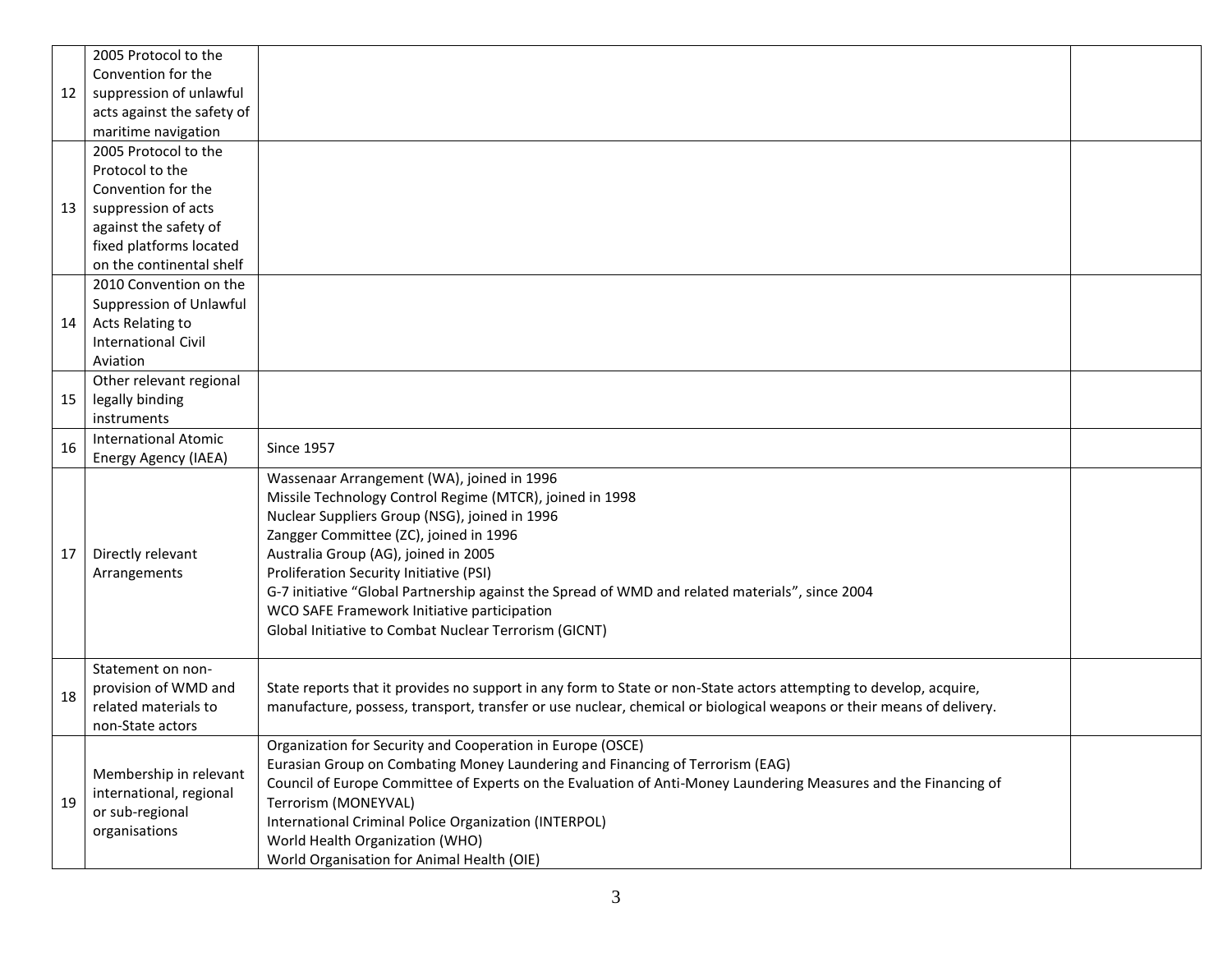|  | World Customs Organization (WCO), and signed WCO Declaration on implementation of Framework of Standards to secure<br>and facilitate global trade (SAFE Framework of Standards) |  |
|--|---------------------------------------------------------------------------------------------------------------------------------------------------------------------------------|--|
|  |                                                                                                                                                                                 |  |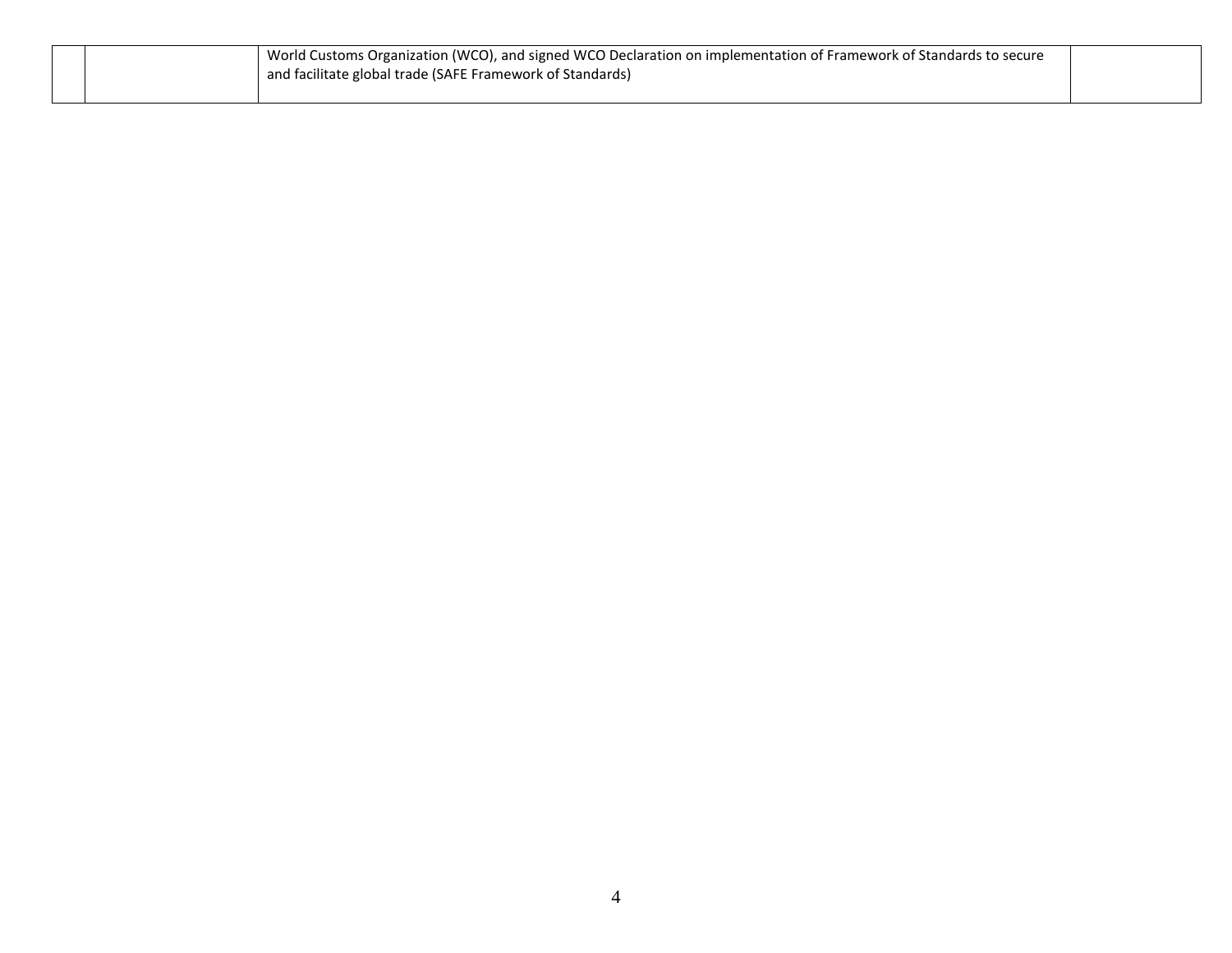### **II. OP 2 - Nuclear Weapons (NW), Chemical Weapons (CW) and Biological Weapons (BW)**

|                | <b>National legislation which</b><br>prohibits persons or entities |                  |                                           |                   | <b>National legal framework</b>                                                                                                                                                                                                                                                                                                                                                                                                                                                                                                                                                           |                |                   |                   | <b>Enforcement and civil/criminal penalties</b>                                                                                      |                |
|----------------|--------------------------------------------------------------------|------------------|-------------------------------------------|-------------------|-------------------------------------------------------------------------------------------------------------------------------------------------------------------------------------------------------------------------------------------------------------------------------------------------------------------------------------------------------------------------------------------------------------------------------------------------------------------------------------------------------------------------------------------------------------------------------------------|----------------|-------------------|-------------------|--------------------------------------------------------------------------------------------------------------------------------------|----------------|
|                | to engage in one of the                                            |                  | X/?                                       |                   | Source document of national implementation                                                                                                                                                                                                                                                                                                                                                                                                                                                                                                                                                |                | X/?               |                   |                                                                                                                                      | <b>Remarks</b> |
|                | following activities and its<br>enforcement                        | $\mathbf N$<br>W | $\mathbf{c}$<br>$\boldsymbol{\mathsf{W}}$ | $\mathbf{B}$<br>W | law                                                                                                                                                                                                                                                                                                                                                                                                                                                                                                                                                                                       | ${\bf N}$<br>W | $\mathbf{c}$<br>W | $\mathbf{B}$<br>W | <b>Source document</b>                                                                                                               |                |
| 1              | manufacture                                                        | X                | X                                         | $\mathsf{X}$      | NW/CW/BW:<br>Criminal Code, Article 440<br>NW:<br>Declaration by the Verkhovna Rada<br>of 16 July 1990 (not to accept, not to produce,<br>not to acquire)<br>CW:<br>Presidential Decree 50 of 25 January 1999 on<br>the program of implementation of the CWC<br>Presidential Decree 1080 of 26 August 1999 on<br>the implementation of the CWC<br>Presidential Decree 637 of 11 November 2012<br>on the plan of implementation of the CWC<br>BW:<br>Decree of the Presidium of the Supreme Soviet<br>of the Ukrainian Soviet Socialist Republic<br>ratifying the BWC, of 21 February 1975 | $\mathsf{X}$   | X                 | X                 | NW/CW/BW:<br>Criminal Code, Article 440<br>NW:<br>Criminal Code, Article 265-1(illicit manufacture<br>of a nuclear explosive device) |                |
| $\overline{2}$ | acquire                                                            | X                | X                                         | $\mathsf{X}$      | NW/CW/BW:<br>Criminal Code, Article 440<br>NW:<br>Declaration by the Verkhovna Rada<br>of 16 July 1990<br>CW:<br>Presidential Decree 50 of 25 January 1999 on<br>the program of implementation of the CWC<br>Presidential Decree 1080 of 26 August 1999 on<br>the implementation of the CWC                                                                                                                                                                                                                                                                                               | X              | X.                | $\mathsf{X}$      | NW/CW/BW:<br>Criminal Code, Article 440                                                                                              |                |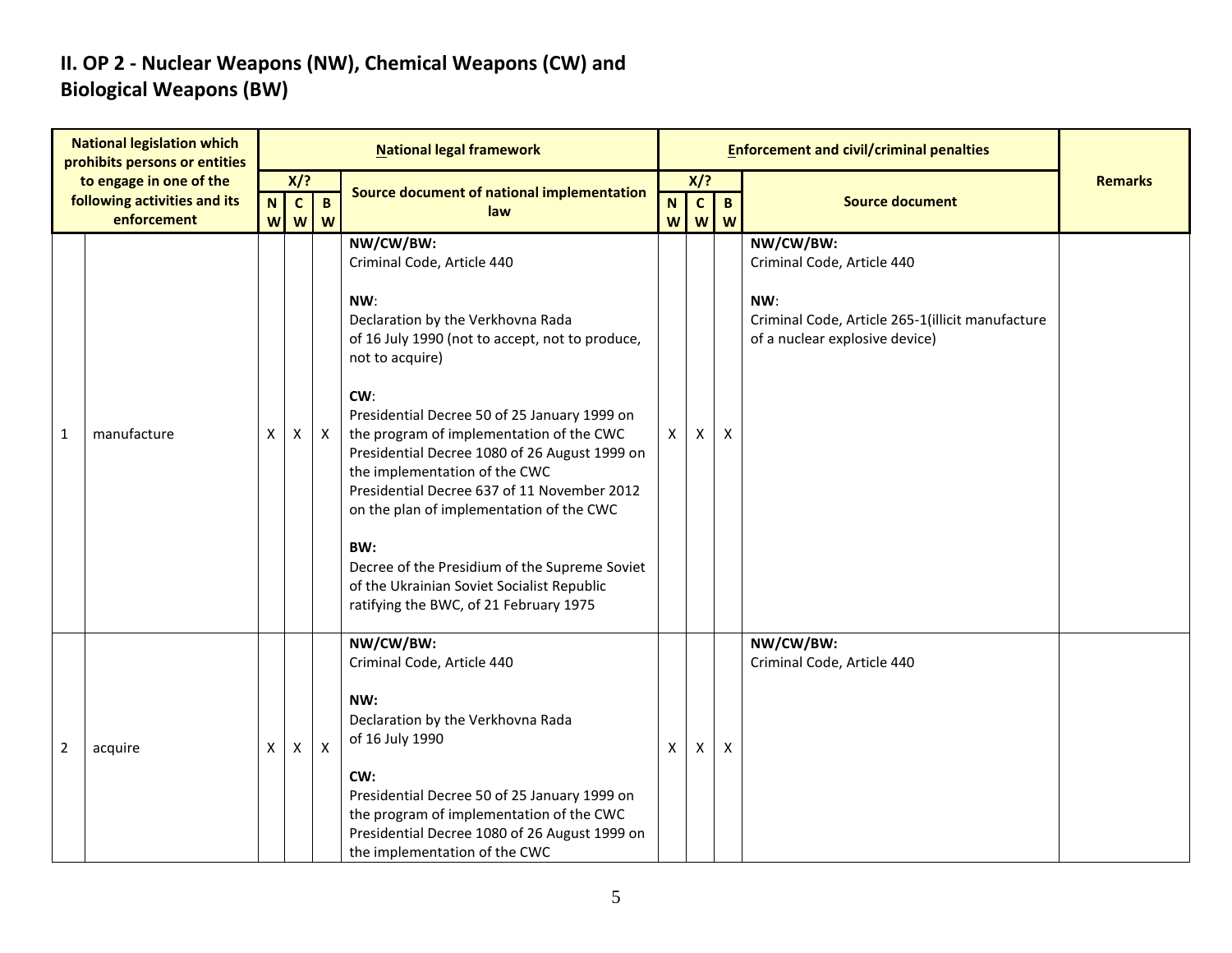|   |         |   |   |            | Presidential Decree 637 of 11 November 2012<br>on the plan of implementation of the CWC<br>BW:<br>Decree of the Presidium of the Supreme Soviet<br>of the Ukrainian Soviet Socialist Republic<br>ratifying the BWC, of 21 February 1975                                                                                                                                                                                                                                                                                                |    |   |   |                                         |  |
|---|---------|---|---|------------|----------------------------------------------------------------------------------------------------------------------------------------------------------------------------------------------------------------------------------------------------------------------------------------------------------------------------------------------------------------------------------------------------------------------------------------------------------------------------------------------------------------------------------------|----|---|---|-----------------------------------------|--|
| 3 | possess | x |   | $x \mid x$ | NW/CW/BW:<br>Criminal Code, Article 440<br>NW:<br>Declaration by the Verkhovna Rada<br>of 16 July 1990<br>CW:<br>Presidential Decree 50 of 25 January 1999 on<br>the program of implementation of the CWC<br>Presidential Decree 1080 of 26 August 1999 on<br>the implementation of the CWC<br>Presidential Decree 637 of 11 November 2012<br>on the plan of implementation of the CWC<br>BW:<br>Decree of the Presidium of the Supreme Soviet<br>of the Ukrainian Soviet Socialist Republic<br>ratifying the BWC, of 21 February 1975 | X. | X | X | NW/CW/BW:<br>Criminal Code, Article 440 |  |
| 4 | develop | х | X | X          | NW/CW/BW:<br>Criminal Code, Article 440<br>NW:<br>Presidential Decree 50 of 25 January 1999 on<br>the programme of implementation of CWC<br>CW:<br>Presidential Decree 50 of 25 January 1999 on<br>the program of implementation of the CWC<br>Presidential Decree 1080 of 26 August 1999 on<br>the implementation of the CWC<br>Presidential Decree 637 of 11 November 2012<br>on the plan of implementation of the CWC<br>BW:                                                                                                        | х  | X | X | NW/CW/BW:<br>Criminal Code, Article 440 |  |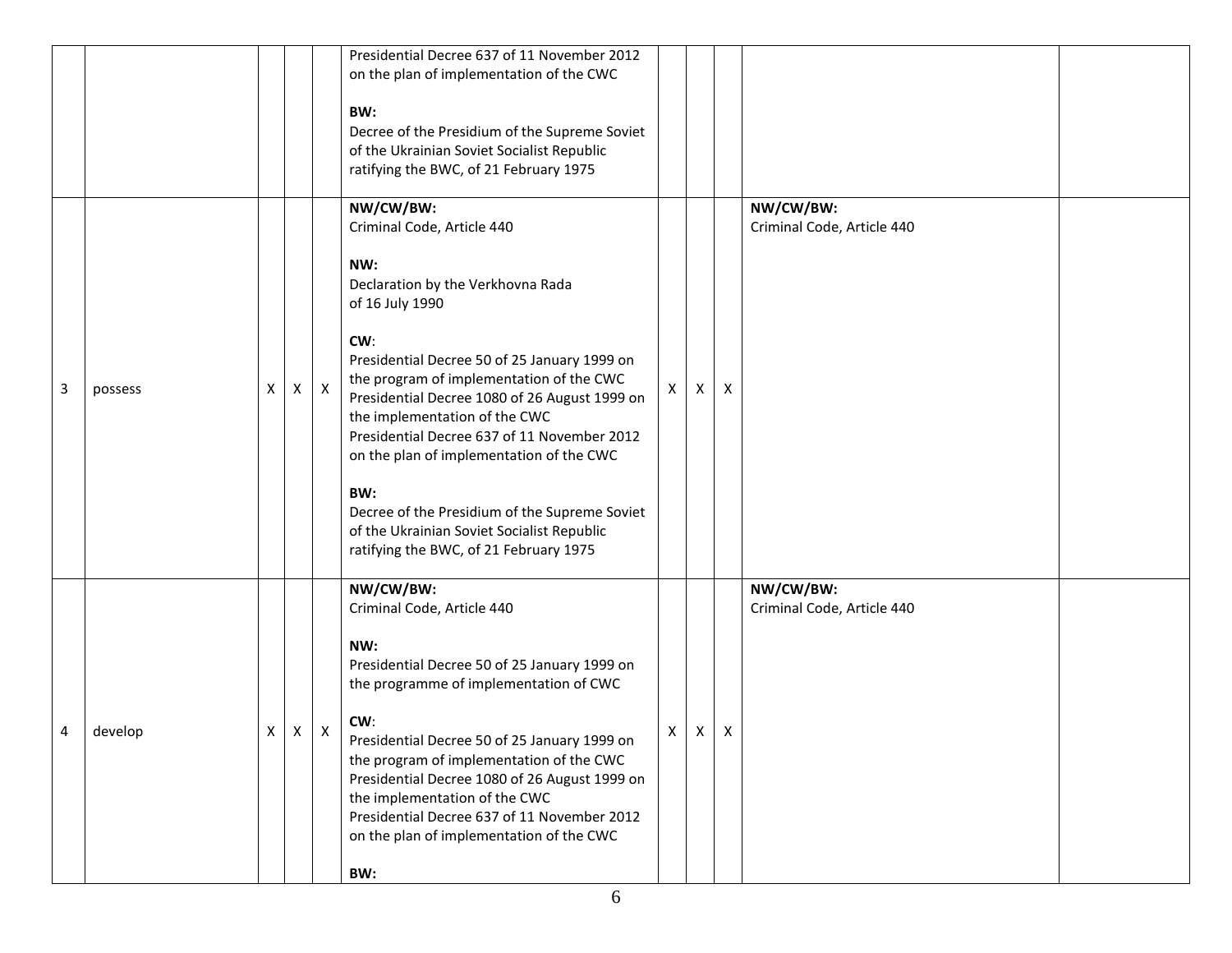|                |           |              |   |              | Decree of the Presidium of the Supreme Soviet<br>of the Ukrainian Soviet Socialist Republic<br>ratifying the BWC, of 21 February 1975                                                                                                                                                                                                                                                                                                                                                                                                                                                                                                                                                                                                                                                                                                                                                                                                                 |   |   |                  |                                                                                                                                                                               |  |
|----------------|-----------|--------------|---|--------------|-------------------------------------------------------------------------------------------------------------------------------------------------------------------------------------------------------------------------------------------------------------------------------------------------------------------------------------------------------------------------------------------------------------------------------------------------------------------------------------------------------------------------------------------------------------------------------------------------------------------------------------------------------------------------------------------------------------------------------------------------------------------------------------------------------------------------------------------------------------------------------------------------------------------------------------------------------|---|---|------------------|-------------------------------------------------------------------------------------------------------------------------------------------------------------------------------|--|
| 5              | transport | X            | Χ | X            | NW/CW/BW:<br>Criminal Code, Article 440                                                                                                                                                                                                                                                                                                                                                                                                                                                                                                                                                                                                                                                                                                                                                                                                                                                                                                               | X | X | $\boldsymbol{X}$ | NW/CW/BW:<br>Criminal Code, Article 440                                                                                                                                       |  |
| 6              | transfer  | X            | X | $\mathsf{X}$ | NW/CW/BW:<br>Criminal Code, Article 440<br>Law of 20.02.2003 No. 549 "On State Control<br>over International Transfers of Military and<br>Dual-Use Goods"<br>Cabinet of Ministers Decree of 28.01.2004 No<br>86 "On Approval of the Procedure for State<br>Control over International Transfers of Dual-<br>Use Goods", Paragraph 7<br>Cabinet of Ministers Decree of 20 November<br>2003 No. 1807 "On Approval of the Procedure<br>for State control over international transfers of<br>military goods", Paragraph 9<br>CW:<br>Presidential Decree 50 of 25 January 1999 on<br>the program of implementation of the CWC<br>Presidential Decree 1080 of 26 August 1999 on<br>the implementation of the CWC<br>Presidential Decree 637 of 11 November 2012<br>on the plan of implementation of the CWC<br>BW:<br>Decree of the Presidium of the Supreme Soviet<br>of the Ukrainian Soviet Socialist Republic<br>ratifying the BWC, of 21 February 1975 | X | X | X                | NW/CW/BW:<br>Criminal Code, Article 440<br>Law of 20.02.2003 No. 549 "On State Control<br>over International Transfers of Military and<br>Dual-Use Goods", Articles 24 and 25 |  |
| $\overline{7}$ | use       | $\mathsf{X}$ | Χ | $\mathsf{X}$ | NW:<br>International Convention for the Suppression<br>of Terrorist Bombings, since 26 March 2002<br>CW:<br>Presidential Decree 50 of 25 January 1999 on<br>the program of implementation of the CWC                                                                                                                                                                                                                                                                                                                                                                                                                                                                                                                                                                                                                                                                                                                                                  | X | X | $\mathsf{X}$     | NW/CW/BW:<br>Criminal Code, Article 439                                                                                                                                       |  |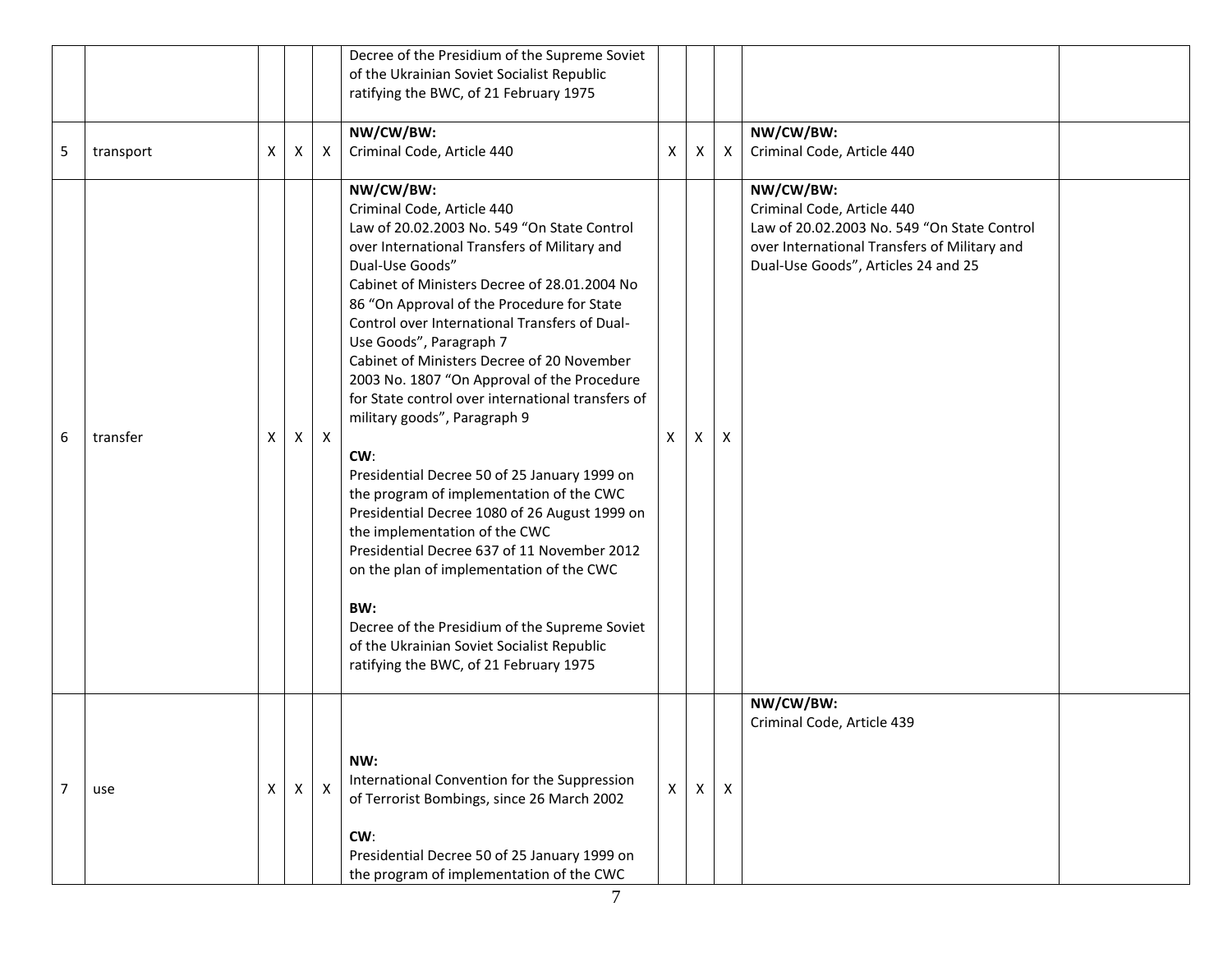|    |                                                                           |              |              |              | Presidential Decree 1080 of 26 August 1999 on<br>the implementation of the CWC<br>Presidential Decree 637 of 11 November 2012<br>on the plan of implementation of the CWC<br>BW:<br>Decree of the Presidium of the Supreme Soviet<br>of the Ukrainian Soviet Socialist Republic<br>ratifying the BWC, of 21 February 1975                                                                                                                                   |          |              |                           |                                                                                                                                                                                                                                                            |  |
|----|---------------------------------------------------------------------------|--------------|--------------|--------------|-------------------------------------------------------------------------------------------------------------------------------------------------------------------------------------------------------------------------------------------------------------------------------------------------------------------------------------------------------------------------------------------------------------------------------------------------------------|----------|--------------|---------------------------|------------------------------------------------------------------------------------------------------------------------------------------------------------------------------------------------------------------------------------------------------------|--|
|    | attempt to engage in                                                      |              |              |              | NW/CW/BW:                                                                                                                                                                                                                                                                                                                                                                                                                                                   |          |              |                           | NW/CW/BW:                                                                                                                                                                                                                                                  |  |
| 8  | abovementioned<br>activities                                              | X            | Χ            | $\mathsf{X}$ | Criminal Code, Articles 13 and 15                                                                                                                                                                                                                                                                                                                                                                                                                           | Χ        | X            | Χ                         | Criminal Code, Articles 13 and 15                                                                                                                                                                                                                          |  |
| 9  | participate as an<br>accomplice in<br>abovementioned<br>activities        | X            | X            | $\mathsf{X}$ | NW/CW/BW:<br>Law on the Fight Against Terrorism No 638-IV<br>of 20 March 2003, Articles 24 and 25<br>(responsibility for organizing and promoting<br>terrorist activities)<br>Criminal Code, Article 258 1-4                                                                                                                                                                                                                                                | $\times$ | X            | $\boldsymbol{\mathsf{X}}$ | NW/CW/BW:<br>Criminal Code, Articles 26-30 and 258 1-4<br>(enforcing the Nuclear Terrorism Convention)                                                                                                                                                     |  |
| 10 | assist in<br>abovementioned<br>activities                                 | Χ            | X            | $\mathsf{X}$ | NW/CW/BW:<br>Law on the Fight Against Terrorism No 638-IV<br>of 20 March 2003, Articles 24 and 25<br>Criminal Code, Article 258 1-4                                                                                                                                                                                                                                                                                                                         | Χ        | X            | $\boldsymbol{\mathsf{X}}$ | NW/CW/BW:<br>Criminal Code, Articles 27, 29 and 258 1-4                                                                                                                                                                                                    |  |
| 11 | finance<br>abovementioned<br>activities                                   | Χ            | X            | $\mathsf{X}$ | NW/CW/BW:<br>Law on the Fight Against Terrorism No 638-IV<br>of 20 March 2003, Articles 24 and 25 (financing<br>of terrorism)                                                                                                                                                                                                                                                                                                                               | X        | X            | $\boldsymbol{\mathsf{X}}$ | NW/CW/BW:<br>Criminal Code, Article 258-5 (financing of<br>terrorism)                                                                                                                                                                                      |  |
| 12 | abovementioned<br>activities related to<br>means of delivery <sup>1</sup> | $\mathsf{X}$ | $\mathsf{X}$ | X            | NW/CW/BW:<br>Cabinet of Ministers Decree of 28.01.2004 No<br>86 "On Approval of the State Control over<br>International Transfers of Dual-Use Goods"<br>(paragraph 7)<br>Cabinet of Ministers Decree of 20 November<br>2003 No. 1807 "On Approval of the Procedure<br>for State control over international transfers of<br>military goods" (paragraph 9)<br>CW:<br>Presidential Decree 50 of 25 January 1999 on<br>the program of implementation of the CWC | X        | $\mathsf{x}$ | $\times$                  | NW/CW/BW:<br>Law of 20.02.2003 No. 549 "On State Control<br>over International Transfers of Military and<br>Dual-Use Goods", Articles 24 and 25<br>CW:<br>Presidential Decree 50 of 25 January<br>1999 on the programme of implementation of<br><b>CWC</b> |  |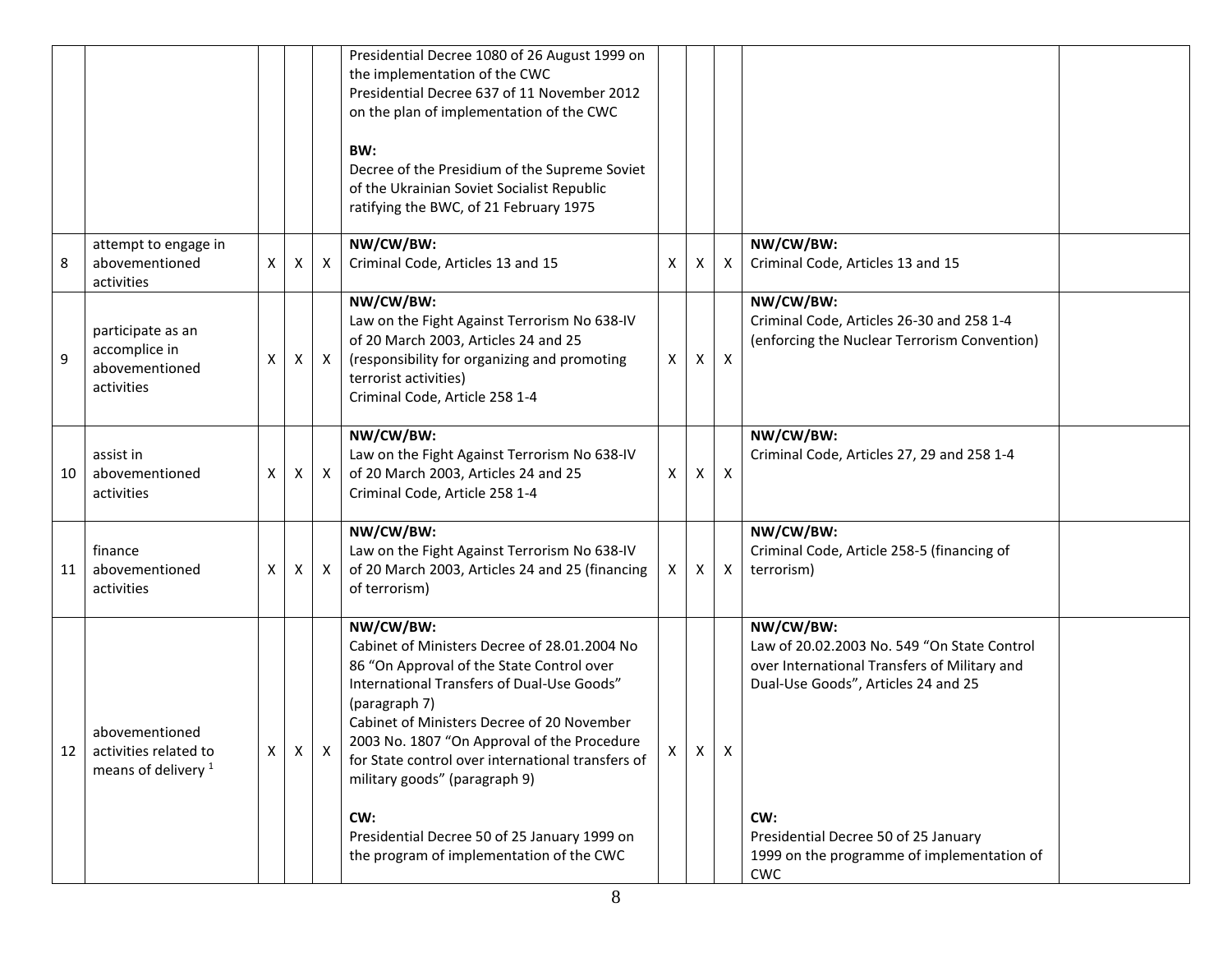|  | Presidential Decree 1080 of 26 August 1999 on<br>the implementation of the CWC<br>Presidential Decree 637 of 11 November 2012<br>on the plan of implementation of the CWC |  | Presidential Decree 1080 of 26 August 1999 on<br>the implementation of the CWC                                                                                             |  |
|--|---------------------------------------------------------------------------------------------------------------------------------------------------------------------------|--|----------------------------------------------------------------------------------------------------------------------------------------------------------------------------|--|
|  | BW:<br>Decree of the Presidium of the Supreme Soviet<br>of the Ukrainian Soviet Socialist Republic<br>ratifying the BWC, of 21 February 1975                              |  | BW:<br>Decree of the Presidium of the Supreme Soviet<br>of the Ukrainian Soviet Socialist Republic<br>ratifying the BWC, of 21 February 1975<br>Criminal Code, Article 333 |  |

1. Means of delivery: missiles, rockets and other unmanned systems capable of delivering nuclear, chemical, or biological weapons that are specially designed for such use.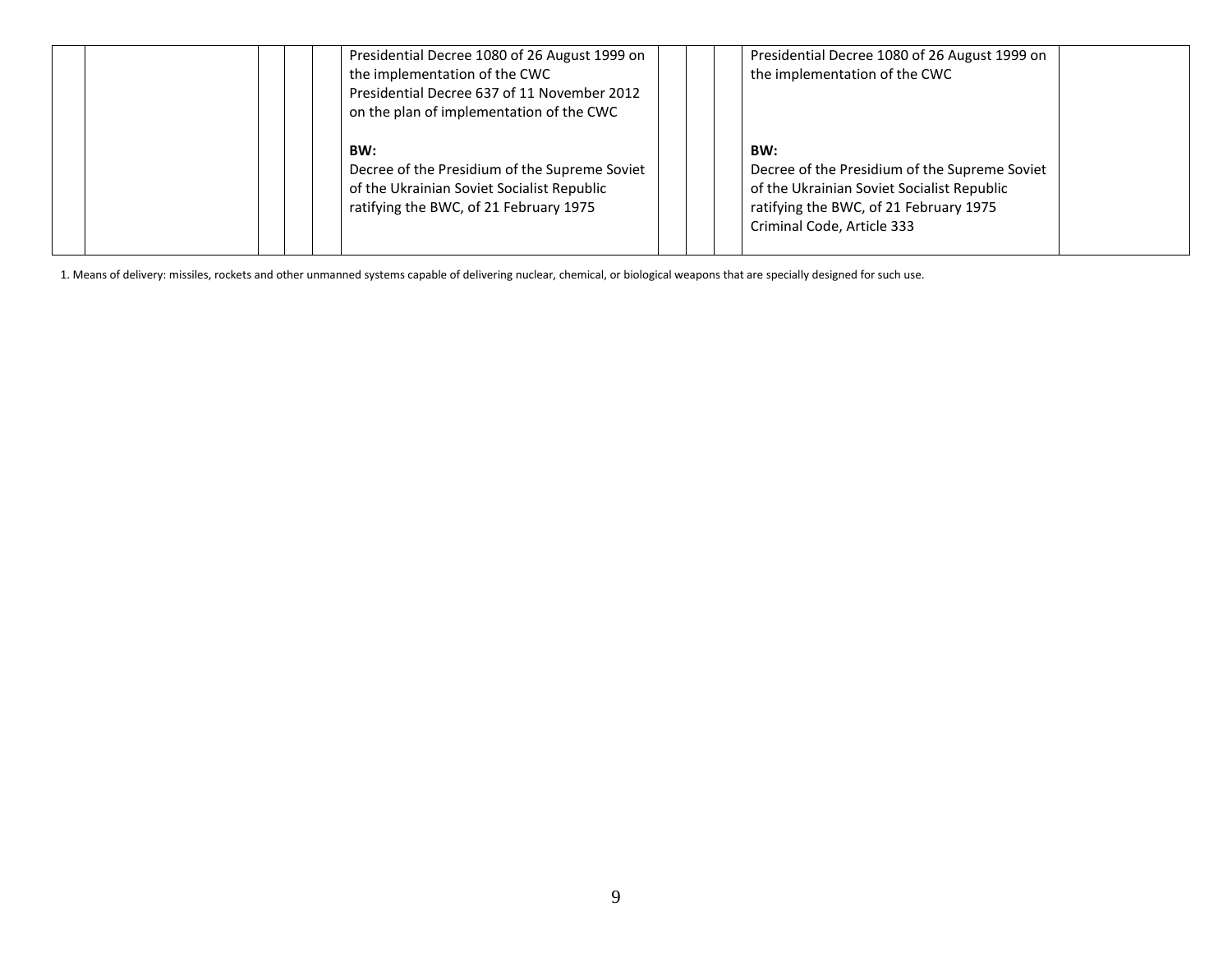#### **III. OP 3 (a) and (b) - Account for/Secure/Physically protect NW, CW and BW, including Related Materials <sup>2</sup>**

|                | <b>Measures to establish</b><br>domestic controls to prevent  |                         |                    |              | National legal and/or regulatory framework                                                                                                                                                                                                                                                             |   |                       |                    | <b>Enforcement and civil/criminal penalties</b>                                                                                                                                                            |                |
|----------------|---------------------------------------------------------------|-------------------------|--------------------|--------------|--------------------------------------------------------------------------------------------------------------------------------------------------------------------------------------------------------------------------------------------------------------------------------------------------------|---|-----------------------|--------------------|------------------------------------------------------------------------------------------------------------------------------------------------------------------------------------------------------------|----------------|
|                | the proliferation of NW, CW,<br><b>BW, and their means of</b> | $\mathbf N$             | X/?<br>$\mathbf c$ | $\mathbf{B}$ | <b>Source document</b>                                                                                                                                                                                                                                                                                 | N | $X$ ?<br>$\mathsf{C}$ | $\mathbf B$        | <b>Source document</b>                                                                                                                                                                                     | <b>Remarks</b> |
|                | delivery; controls over<br>related materials                  | W                       | W                  | W            |                                                                                                                                                                                                                                                                                                        | W | W                     | W                  |                                                                                                                                                                                                            |                |
| $\mathbf{1}$   | Measures to account for<br>production                         | $\pmb{\mathsf{X}}$      |                    |              | NW:<br>INFCIRC/550 and Additional Protocol in force:<br>since 24 January 2006<br>Cabinet of Ministers Regulation 1525 of 18<br>December 1996<br>Provision on State System of Nuclear<br>Accountancy and Control (as amended in<br>March 2009)                                                          | Χ |                       |                    | NW:<br>Code of Administrative Offences,<br>Article 95 (violation of norms of nuclear security)                                                                                                             |                |
| $\overline{2}$ | Measures to account for<br>use                                | X                       |                    |              | NW:<br>INFCIRC/550 and Additional Protocol in force:<br>since 24 January 2006<br>Cabinet of Ministers Regulation 1525 of 18<br>December 1996<br>Provision on State System of Nuclear<br>Accountancy and Control (as amended in<br>March 2009)                                                          | Х |                       | $\pmb{\mathsf{X}}$ | NW:<br>Code of Administrative Offences, Article 95<br>BW:<br>Criminal Code, Article 326 (violation of rules<br>related to use of biological agents and toxins or<br>any other rules related to handling)   |                |
| 3              | Measures to account for<br>storage                            | $\mathsf{\overline{X}}$ |                    | $\mathsf{X}$ | NW:<br>INFCIRC/550 and Additional Protocol in force:<br>since 24 January 2006<br>Cabinet of Ministers Regulation 1525 of 18<br>December 1996<br>Provision on State System of Nuclear<br>Accountancy and Control (as amended in<br>March 2009)<br>BW:<br>Criminal Code, Article 326 (violation of rules | X |                       | Χ                  | NW:<br>1. Code of Administrative Offences, Article 95<br>2. Criminal Code, Article 267 (violations of<br>regulations on storing, keeping records)<br>BW:<br>Criminal Code, Article 326 (violation of rules |                |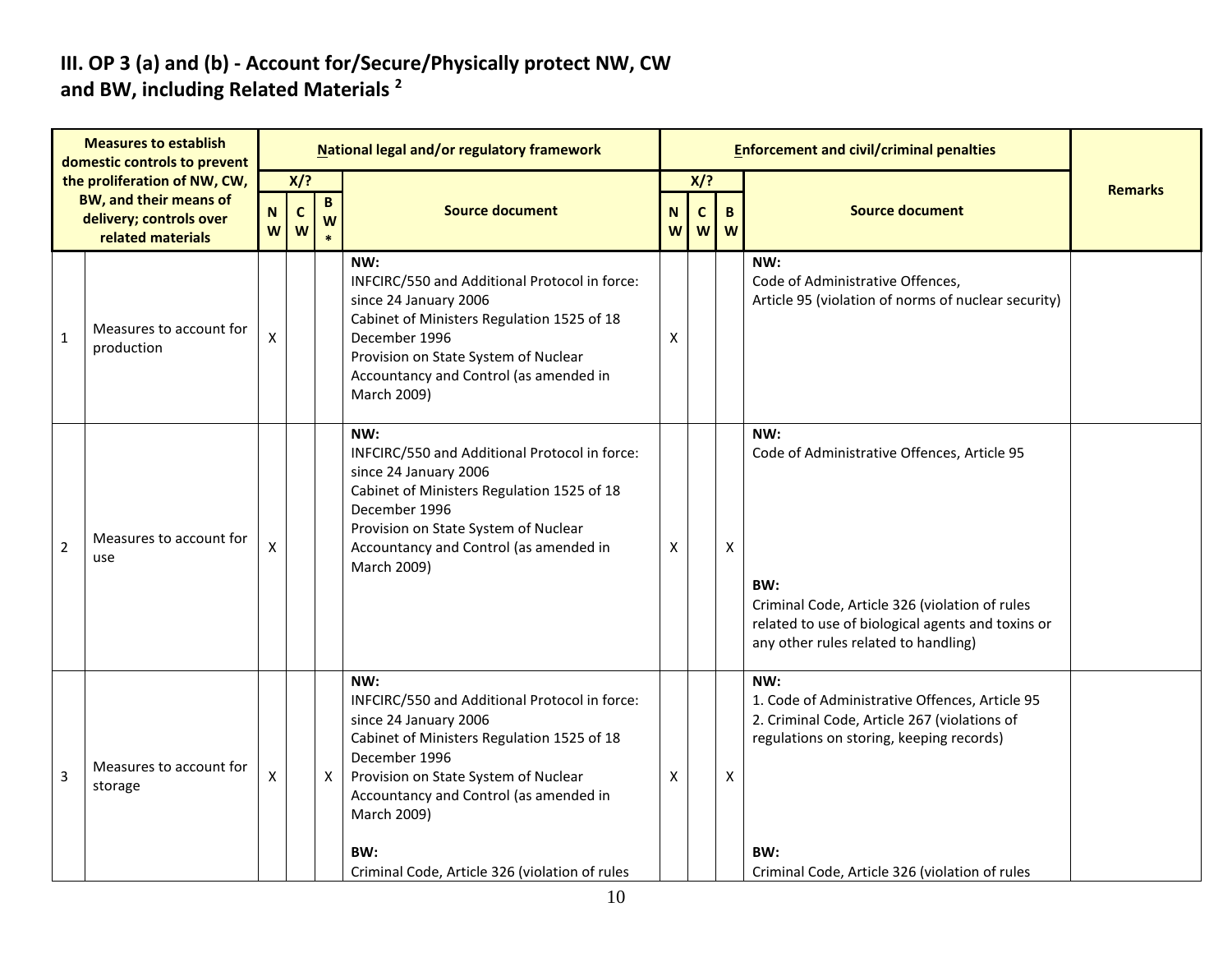|   |                                      |   |   | related to storage of biological agents and<br>toxins or any other rules related to handling)                                                                                                                                                                                                                                                                                                                             |   |   |   | related to storage of biological agents and toxins<br>or any other rules related to handling)                                                                                                                                                                                                                                                                                                                |  |
|---|--------------------------------------|---|---|---------------------------------------------------------------------------------------------------------------------------------------------------------------------------------------------------------------------------------------------------------------------------------------------------------------------------------------------------------------------------------------------------------------------------|---|---|---|--------------------------------------------------------------------------------------------------------------------------------------------------------------------------------------------------------------------------------------------------------------------------------------------------------------------------------------------------------------------------------------------------------------|--|
| 4 | Measures to account for<br>transport | X |   | NW:<br>Cabinet of Ministers Regulation 1525 of 18<br>December 1996<br>Provision on State System of Nuclear<br>Accountancy and Control (as amended in<br>March 2009)                                                                                                                                                                                                                                                       | Х |   | Χ | NW:<br>1. Code of Administrative Offences,<br>Article 95<br>2. Criminal Code, Article 267 (Violation of<br>regulations on storing, using, keeping records of,<br>or transporting radioactive materials)<br>BW:<br>Criminal Code, Article 326 (violation of rules<br>related to transportation of biological agents<br>and toxins or any other rules related to<br>handling)                                  |  |
| 5 | Measures to secure<br>production     | X | ŗ | NW:<br>Rules of the Physical Protection of Nuclear<br>Facilities and Nuclear Materials, approved by<br>State Nuclear Regulatory Committee, 116 of 4<br>August 2006<br>General Requirements to Physical Protection of<br><b>Nuclear Facilities and Nuclear Materials</b><br>approved by State Nuclear Regulatory<br>Committee 156 of 28 August 2008<br><b>CW</b><br>Law on Environmental Protection of<br>1995, Article 52 | X | Χ | X | NW:<br>Criminal Code, Articles 265 and 265-I<br>Code of Administrative Offences, Article 95<br>CW:<br>Criminal Code, Article 321 (Violation of rules<br>related to production (toxic or potent<br>substances)<br>BW:<br>Criminal Code, Article 326                                                                                                                                                           |  |
| 6 | Measures to secure use               | x | ? | NW:<br>Rules of the Physical Protection of Nuclear<br>Facilities and Nuclear Materials, approved by<br>State Nuclear Regulatory Committee No. 116<br>of 04August 2006<br>General Requirements to Physical Protection of<br><b>Nuclear Facilities and Nuclear Materials</b><br>approved by State Nuclear Regulatory<br>Committee no 156 of 28 August 2008                                                                  | Χ |   | X | NW:<br>Criminal Code, Article 265 (Unlawful handling of<br>radioactive materials 1. Purchasing, carrying,<br>storing, using, transferring, modifying,<br>destroying, cutting or breaking radioactive<br>materials (sources of ionizing radiation,<br>radioactive substances or nuclear materials in<br>any physical state in any installation or product,<br>or in any other form) without a permit required |  |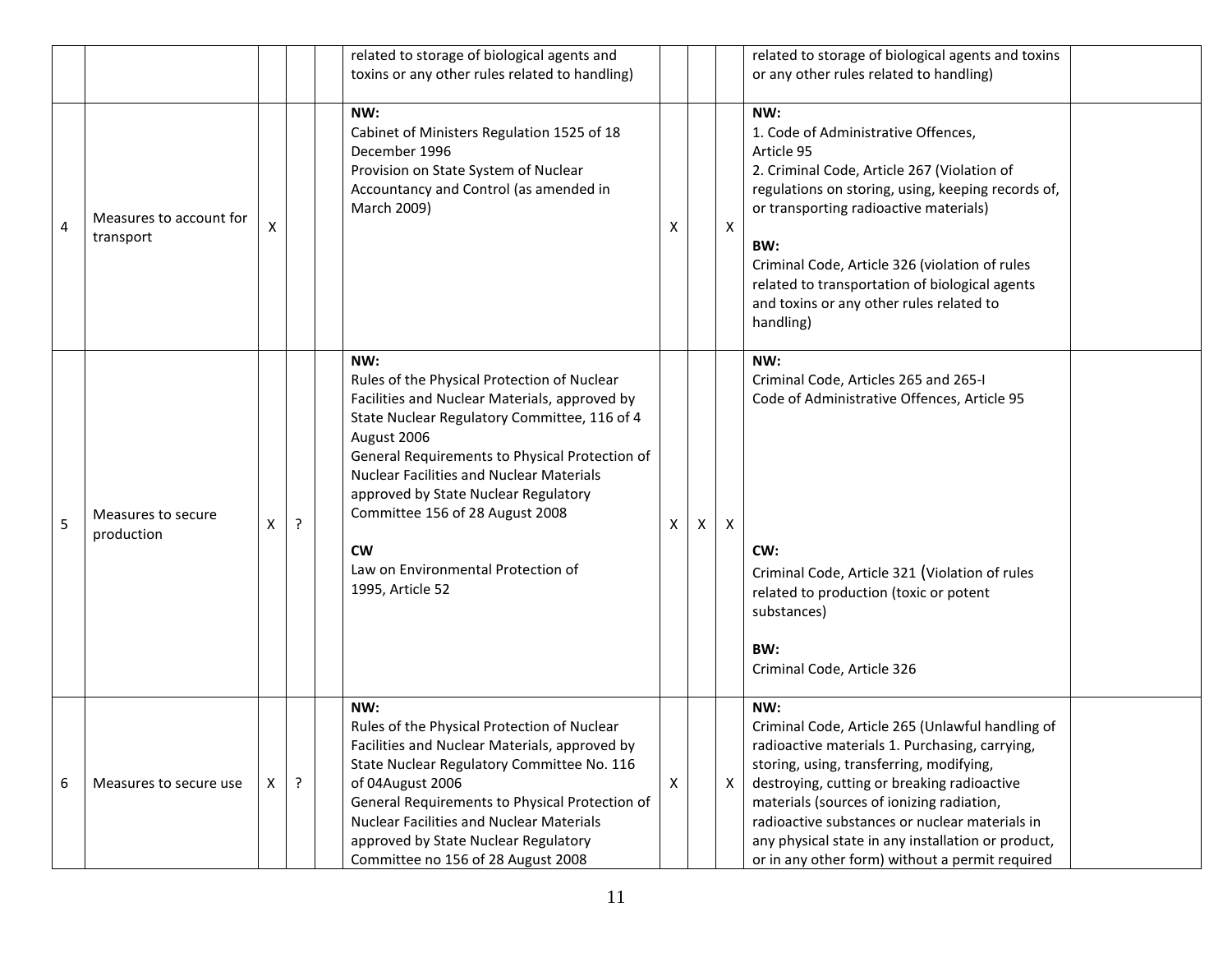|                |                                 |   |         | CW:<br>Law on Environmental Protection of<br>1995, Article 52                                                                                                                                                                                                                                                                                                                                                                                                                                                                                                                                                                                                                                                                                                                                                                                                                                                                                    |   |   |              | by law, shall be punishable)<br>Code of Administrative Offences, Article 95<br>BW:<br>Criminal Code, Article 326 (Violation of rules<br>related to use of microbiological or other<br>biological agents or toxins)                                                                                                                    |  |
|----------------|---------------------------------|---|---------|--------------------------------------------------------------------------------------------------------------------------------------------------------------------------------------------------------------------------------------------------------------------------------------------------------------------------------------------------------------------------------------------------------------------------------------------------------------------------------------------------------------------------------------------------------------------------------------------------------------------------------------------------------------------------------------------------------------------------------------------------------------------------------------------------------------------------------------------------------------------------------------------------------------------------------------------------|---|---|--------------|---------------------------------------------------------------------------------------------------------------------------------------------------------------------------------------------------------------------------------------------------------------------------------------------------------------------------------------|--|
| $\overline{7}$ | Measures to secure<br>storage   | X | $\cdot$ | NW:<br>Rules of the Physical Protection of Nuclear<br>Facilities and Nuclear Materials, approved by<br>State Nuclear Regulatory Committee No. 116<br>of 04 August 2006<br>General Requirements to Physical Protection of<br><b>Nuclear Facilities and Nuclear Materials</b><br>approved by State Nuclear Regulatory<br>Committee No. 156 of 28 August 2008<br>Operation procedure of engineering and<br>technical measures of the physical protection<br>system of nuclear installations, facilities design<br>for radioactive waste management, other<br>sources of ionizing radiation.<br>Ministry of Fuel and Energy of Ukraine,<br>Ministry of Emergencies of Ukraine and<br>Protection of the Population from the<br>Consequences of the Chornobyl Accident,<br>Ministry of Internal Affairs of Ukraine (Ministry<br>of Justice of Ukraine № 549/17844 of 22 July<br>2010)<br>CW:<br>Law on Environmental Protection of 1995,<br>Article 52 | X | X | Χ            | NW:<br>Criminal Code, Article 265<br>Code of Administrative Offences, Article 95<br>CW:<br>Criminal Code, Article 321 (Violation of rules<br>related to storage (toxic or potent substances)<br>BW:<br>Criminal Code, Article 326 Violation of rules<br>related to storage of microbiological or other<br>biological agents or toxins |  |
| 8              | Measures to secure<br>transport | X | ?       | NW:<br>Rules of the Physical Protection of Nuclear<br>Facilities and Nuclear Materials, approved by                                                                                                                                                                                                                                                                                                                                                                                                                                                                                                                                                                                                                                                                                                                                                                                                                                              | X | X | $\mathsf{X}$ | NW:<br>Criminal Code, Article 265<br>Code of Administrative Offences, Article 95                                                                                                                                                                                                                                                      |  |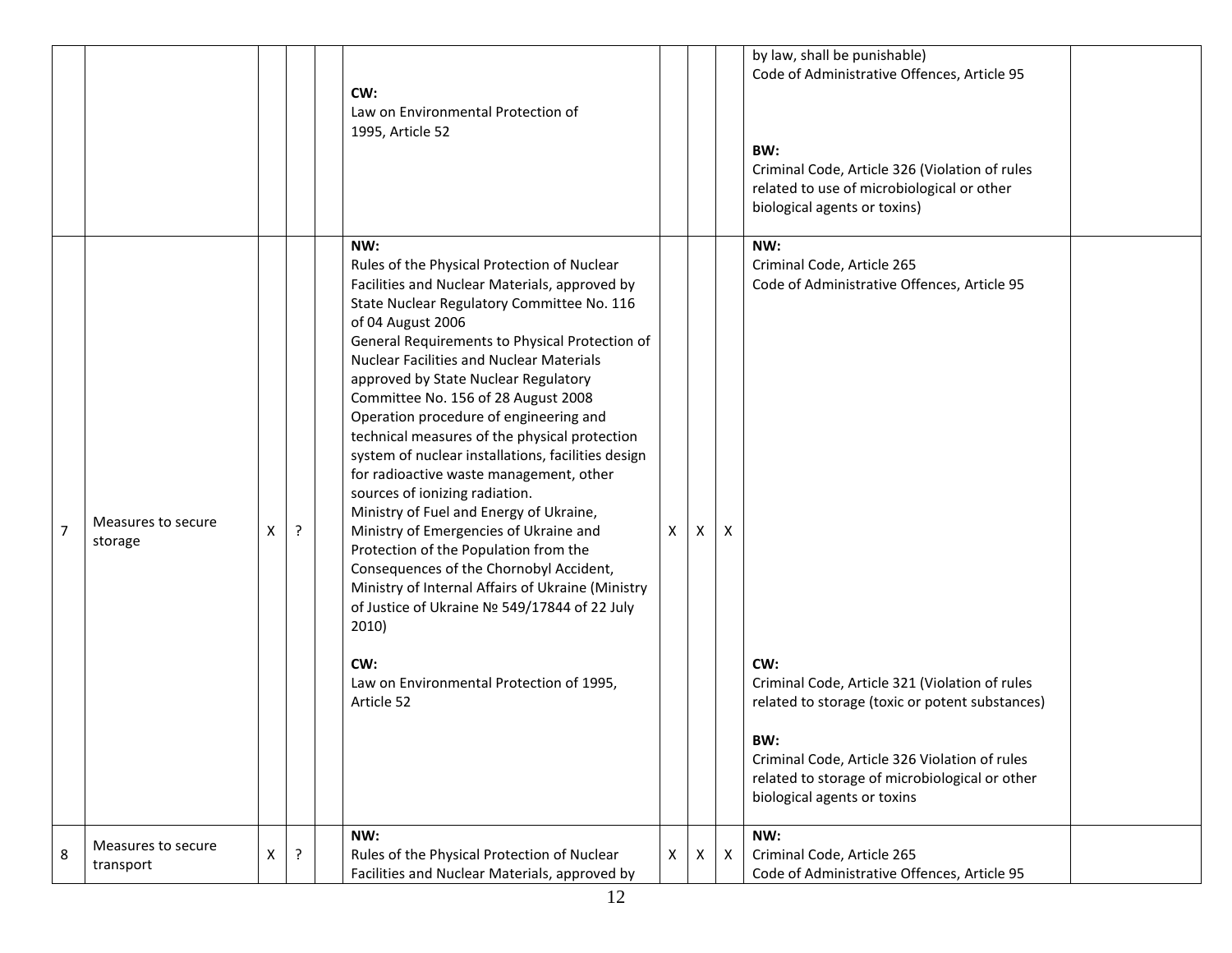|   |                                 |   | State Nuclear Regulatory Committee No. 116<br>of 04 August 2006<br>General Requirements to Physical Protection of<br><b>Nuclear Facilities and Nuclear Materials</b><br>approved by State Nuclear Regulatory<br>Committee no 156 of 28 August 2008<br>CW:<br>Law on Environmental Protection of<br>1995, Article 52                                                                                                                                                                                                                                                                                                                                                                                                                                                                                                                                                                                                                                                                                                                                                                                                     |   |   |   | CW:<br>Criminal Code, Article 321 (Violation of rules<br>related to transportation or sending of<br>poisonous or drastic substances)<br>BW:<br>Criminal Code, Article 326 (Violation of rules<br>related to transportation of microbiological or<br>other biological agents or toxins |  |
|---|---------------------------------|---|-------------------------------------------------------------------------------------------------------------------------------------------------------------------------------------------------------------------------------------------------------------------------------------------------------------------------------------------------------------------------------------------------------------------------------------------------------------------------------------------------------------------------------------------------------------------------------------------------------------------------------------------------------------------------------------------------------------------------------------------------------------------------------------------------------------------------------------------------------------------------------------------------------------------------------------------------------------------------------------------------------------------------------------------------------------------------------------------------------------------------|---|---|---|---------------------------------------------------------------------------------------------------------------------------------------------------------------------------------------------------------------------------------------------------------------------------------------|--|
| 9 | Physical protection<br>measures | х | NW:<br>Law on Physical Protection of Nuclear Facilities,<br>Nuclear Materials, other Radiation Sources,<br>established on 19 October 2003<br>Rules of the Physical Protection of Nuclear<br>Facilities and Nuclear Materials, approved by<br>State Nuclear Regulatory Committee, 116 of 4<br>August 2006<br>Requirements to physical protection unit and<br>staff of physical protection unit<br>Ministry of Fuel and Energy of Ukraine,<br>Ministry of Emergencies of Ukraine and<br>Protection of the Population from the<br>Consequences of the Chornobyl Accident, The<br>National Academy of Sciences of Ukraine<br>(Ministry of Justice of Ukraine № 426/16442 of<br>13 May 2009)<br>Requirements to communication subsystem of<br>physical protection system<br>Ministry of Fuel and Energy of Ukraine,<br>Ministry of Emergencies of Ukraine and<br>Protection of the Population from the<br>Consequences of the Chornobyl Accident<br>(Ministry of Justice of Ukraine № 1019/17035<br>of 03 November 2009)<br>Working instructions for personnel of physical<br>protection units and nuclear materials account | X | Χ | Χ | NW:<br>Criminal Code, Article 265 (Unlawful handling of<br>nuclear materials in any physical state in any<br>installation or product)<br>Code of Administrative Offences, Article 95                                                                                                  |  |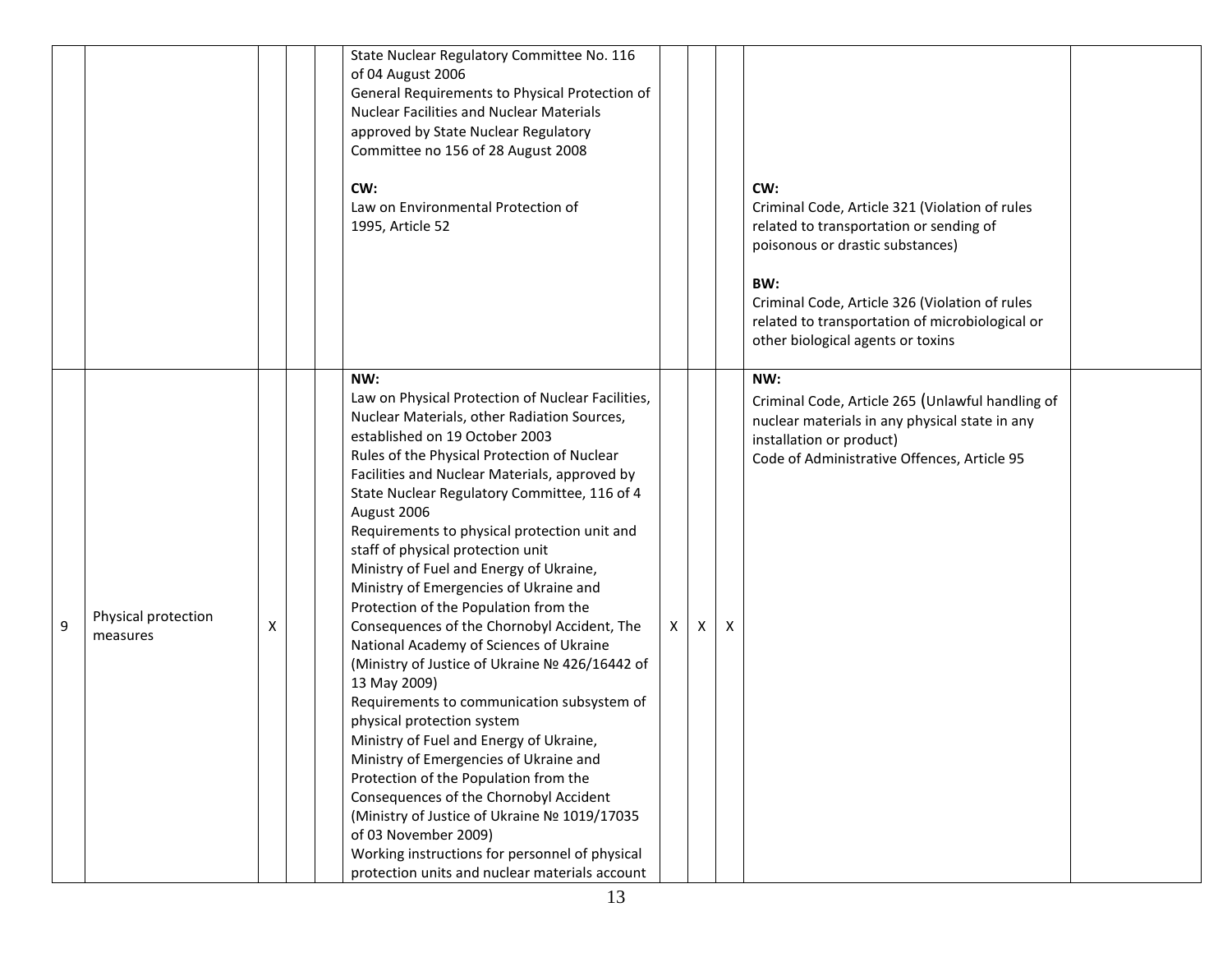|    |                              |   |  | and control units in emergency and crisis<br>situations<br>Ministry of Fuel and Energy of Ukraine,<br>Ministry of Emergencies of Ukraine. (Ministry<br>of Justice of Ukraine Nº 1147/19885 of 06<br>October 2011)<br>Standing operating procedures for command<br>and control on physical protection of nuclear<br>installations, nuclear material, radioactive<br>waste and other sources of ionizing radiation<br>Ministry of Fuel and Energy of Ukraine,<br>Ministry of Emergencies of Ukraine, The<br>National Academy of Sciences of Ukraine<br>(Ministry of Justice of Ukraine № 1267/20005<br>of 07 November 2011)<br>Standing operating procedures on state system<br>of professional training, retraining and<br>advanced training on physical protection,<br>account and control of nuclear material<br>Cabinet of Ministers of Ukraine Regulation Nº<br>263 of 21 March 2012 |  | CW:<br>Criminal Code, Article 321 (violation of rules<br>related to production of poisonous substances)<br>BW:<br>Criminal Code, Article 326 (Violation of rules<br>related to handling of microbiological or other<br>biological agents or toxins) |  |
|----|------------------------------|---|--|-----------------------------------------------------------------------------------------------------------------------------------------------------------------------------------------------------------------------------------------------------------------------------------------------------------------------------------------------------------------------------------------------------------------------------------------------------------------------------------------------------------------------------------------------------------------------------------------------------------------------------------------------------------------------------------------------------------------------------------------------------------------------------------------------------------------------------------------------------------------------------------------|--|-----------------------------------------------------------------------------------------------------------------------------------------------------------------------------------------------------------------------------------------------------|--|
| 10 | <b>Personnel Reliability</b> | X |  | NW:<br>Cabinet of Ministers' Regulation No. 1471 of 25<br>December 1997<br>Procedure of Special Checking for Granting<br>Access to Work at Nuclear Facilities, with<br>Nuclear Materials, Radio wastes and other<br>Radiation Sources, amended by No. 1829 of 27<br>December 2006                                                                                                                                                                                                                                                                                                                                                                                                                                                                                                                                                                                                       |  |                                                                                                                                                                                                                                                     |  |

2. Related materials: materials, equipment and technology covered by relevant multilateral treaties and arrangements, or included on national control lists, which could be used for the design, development, production or use of nuclear, chemical and biological weapons and their means of delivery.

\* Information required in this section may also be available in the State's Confidence Building Measures report, if submitted to the BWC Implementation Support Unit (online at: [http://www.unog.ch/80256EE600585943/\(httpPages\)/4FA4DA37A55C7966C12575780055D9E8?OpenDocument\)](http://www.unog.ch/80256EE600585943/(httpPages)/4FA4DA37A55C7966C12575780055D9E8?OpenDocument)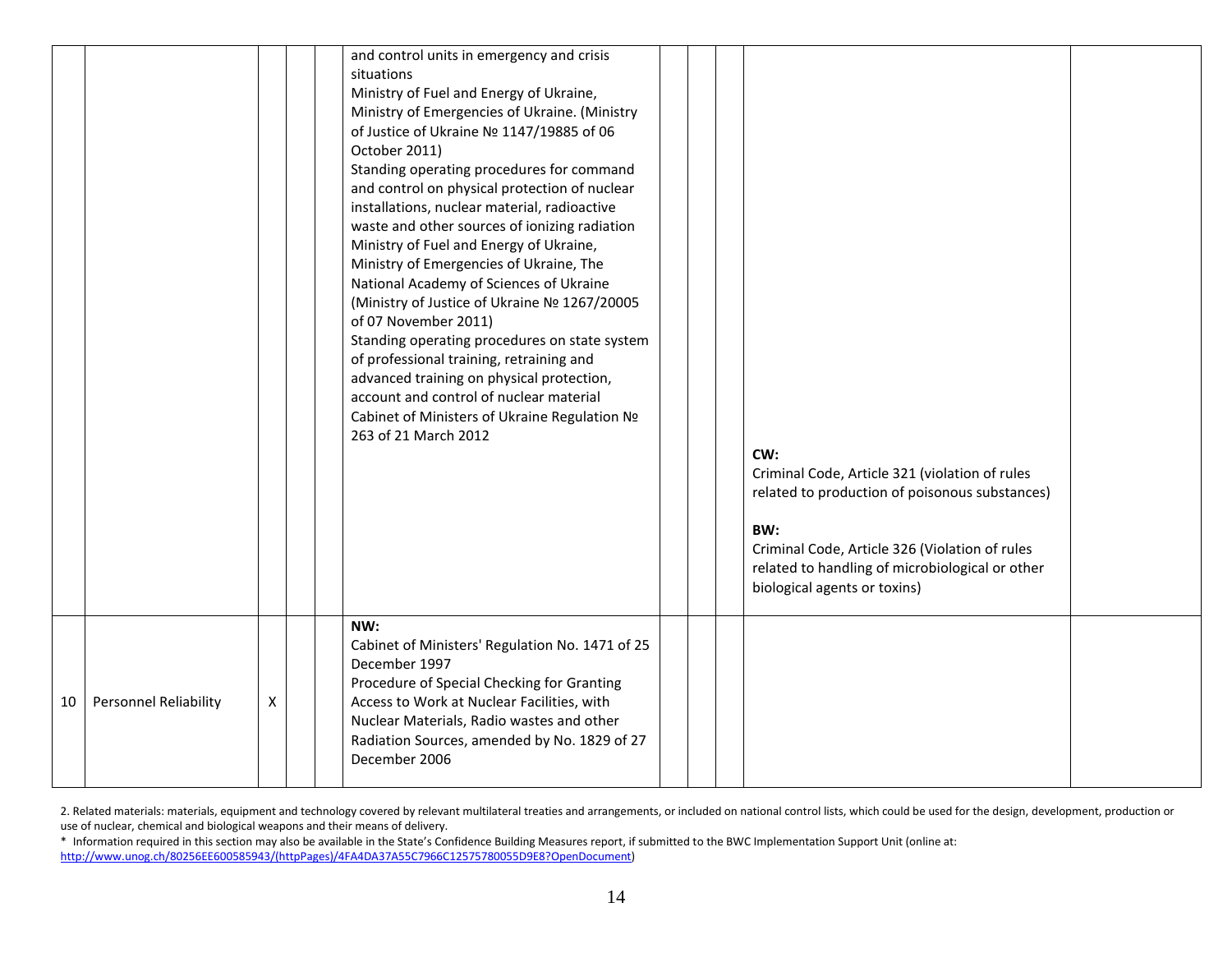#### **IV. OP 3 (a) and (b) - Account for/Secure/Physically protect NW including Related Materials (NW specific)**

| <b>Measures to establish</b><br>domestic controls to prevent<br>the proliferation of NW, and<br>their means of delivery;<br>controls over related<br>materials |                                                                                                                                                                   | <b>Source document</b>                                                                                                                                                                                                                                                                                                                                                                                              |  |  |  |  |  |  |  |  |
|----------------------------------------------------------------------------------------------------------------------------------------------------------------|-------------------------------------------------------------------------------------------------------------------------------------------------------------------|---------------------------------------------------------------------------------------------------------------------------------------------------------------------------------------------------------------------------------------------------------------------------------------------------------------------------------------------------------------------------------------------------------------------|--|--|--|--|--|--|--|--|
| $\mathbf{1}$                                                                                                                                                   | National regulatory<br>authority                                                                                                                                  | State Nuclear Regulatory Inspectorate of Ukraine                                                                                                                                                                                                                                                                                                                                                                    |  |  |  |  |  |  |  |  |
| $\overline{2}$                                                                                                                                                 | Licensing of nuclear<br>installations/entities/<br>use of materials                                                                                               | Law on Permit Activity in the Area of Nuclear Energy, established on 11 January 2000, updating of law in process - draft<br>submitted to Cabinet of Ministers<br>Cabinet of Ministers' Regulation 1782 of 6 December 2000 Procedure of Licensing of Activities in the Area of Nuclear Energy<br>Criminal Code, Article 265<br>Ministry of Public Health<br>Ministry for Environmental Protection and Nuclear Safety |  |  |  |  |  |  |  |  |
| 3                                                                                                                                                              | <b>IAEA Safeguards</b><br>Agreements                                                                                                                              | INFCIRC/204 in force: since 22 January 1998<br>Additional Protocol in force: since 24 January 2006                                                                                                                                                                                                                                                                                                                  |  |  |  |  |  |  |  |  |
| 4                                                                                                                                                              | IAEA Code of Conduct<br>on Safety and Security<br>of Radioactive Sources                                                                                          | <b>Expressed support</b>                                                                                                                                                                                                                                                                                                                                                                                            |  |  |  |  |  |  |  |  |
| 5                                                                                                                                                              | Supplementary<br>Guidance on the Import<br>and Export of<br>Radioactive Sources of<br>the Code of Conduct on<br>the Safety and Security<br>of Radioactive Sources |                                                                                                                                                                                                                                                                                                                                                                                                                     |  |  |  |  |  |  |  |  |
| 6                                                                                                                                                              | <b>IAEA</b> Incident and<br><b>Trafficking Database</b>                                                                                                           | Participates from 1997                                                                                                                                                                                                                                                                                                                                                                                              |  |  |  |  |  |  |  |  |
| 7                                                                                                                                                              | <b>Integrated Nuclear</b><br><b>Security Support Plan</b><br>(INSSP) / International<br><b>Physical Protection</b><br><b>Advisory Service (IPAS)</b>              | Approved                                                                                                                                                                                                                                                                                                                                                                                                            |  |  |  |  |  |  |  |  |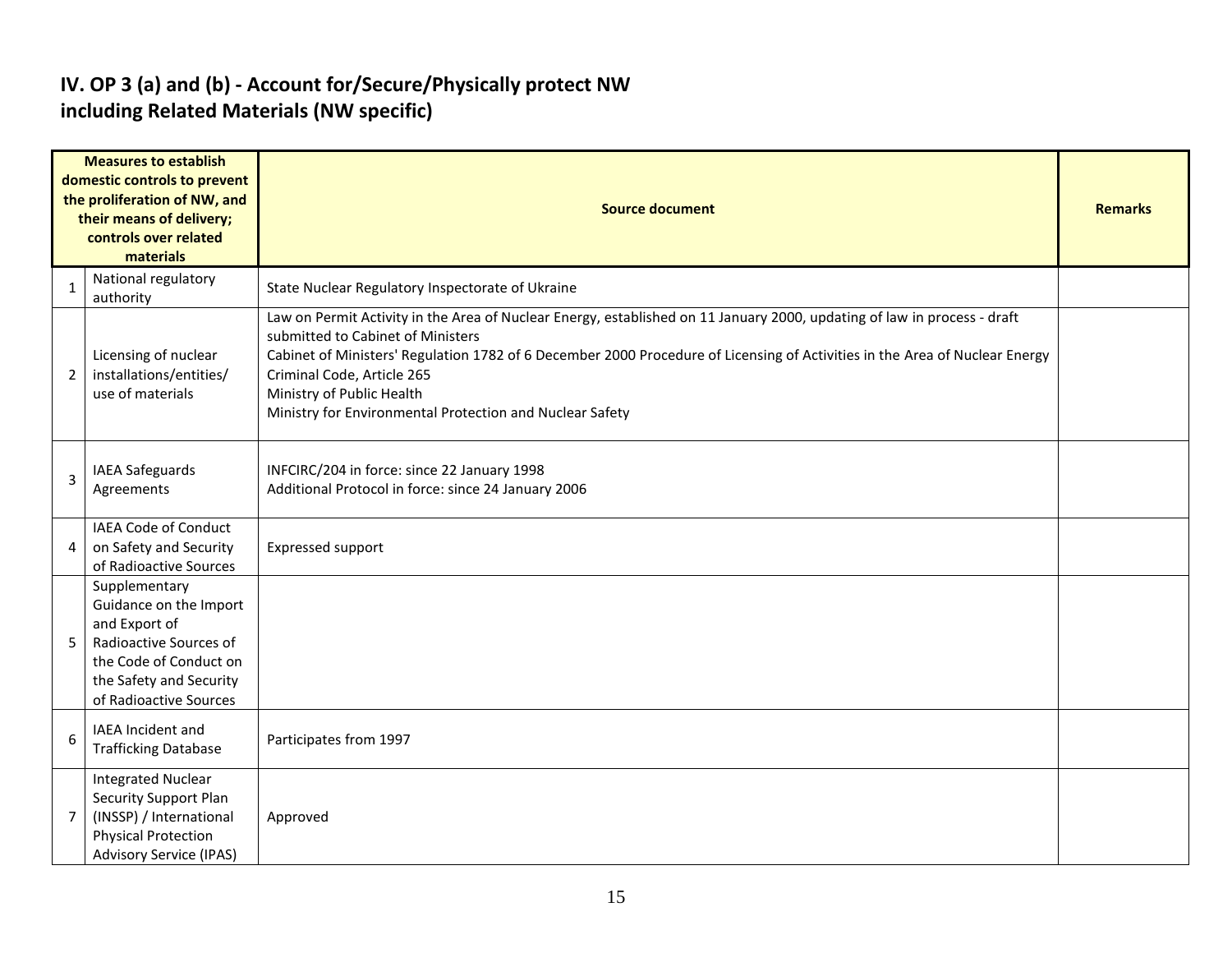|    | Applying the physical<br>protection<br>recommendations in<br>INFCIRC/225/Rev.5            | Recommendations are taken into account in the development and improvement of the legal framework of Ukraine in the<br>area of physical protection of nuclear facilities, nuclear material, radioactive waste and other sources of ionizing radiation.                                                                                                                                                                                                                                                                                                                                                                                                                                                                                                                                                                                                                                                                                                                                                                                                                         |  |
|----|-------------------------------------------------------------------------------------------|-------------------------------------------------------------------------------------------------------------------------------------------------------------------------------------------------------------------------------------------------------------------------------------------------------------------------------------------------------------------------------------------------------------------------------------------------------------------------------------------------------------------------------------------------------------------------------------------------------------------------------------------------------------------------------------------------------------------------------------------------------------------------------------------------------------------------------------------------------------------------------------------------------------------------------------------------------------------------------------------------------------------------------------------------------------------------------|--|
| q  | Other Agreements<br>related to IAEA                                                       | Convention on Early Notification of a Nuclear Accident, ratification: 26 January 1987<br>Convention on Assistance in the Case of a Nuclear Accident or Radiological<br>Emergency, ratification: 26 January 1987<br>Joint Convention on the Safety of Spent Fuel Management and on the Safety of Radioactive Waste Management,<br>ratification: 24 July 2000<br>Protocol to Amend the Vienna Convention on Civil Liability for Nuclear Damage, signature: 29 September 1997<br>Revised Supplementary Agreement Concerning the provision of technical Assistance by the IAEA, signature: 21 September<br>1990<br>Convention on Nuclear Safety, ratification: 8 April 1998<br>Joint Protocol Relating to the Application of the Vienna Convention and the Paris Convention, accession: 24 March 2000<br>Vienna Convention on Civil Liability for Nuclear Damage, accession: 20 September 1996<br>Agreement on the Privileges and Immunities of the IAEA, acceptance: 5 October 1996<br>Convention on Supplementary Compensation for Nuclear Damage, signature: 29 September 1997 |  |
| 10 | National legislation and<br>regulations related to<br>nuclear material<br>including CPPNM | Act on nuclear energy use and radiation safety, 40/95 of 8 February 1995<br>Act 2064-III of 19 October 2003 on the physical protection of nuclear facilities, materials, waste and other sources of<br>ionizing radiation                                                                                                                                                                                                                                                                                                                                                                                                                                                                                                                                                                                                                                                                                                                                                                                                                                                     |  |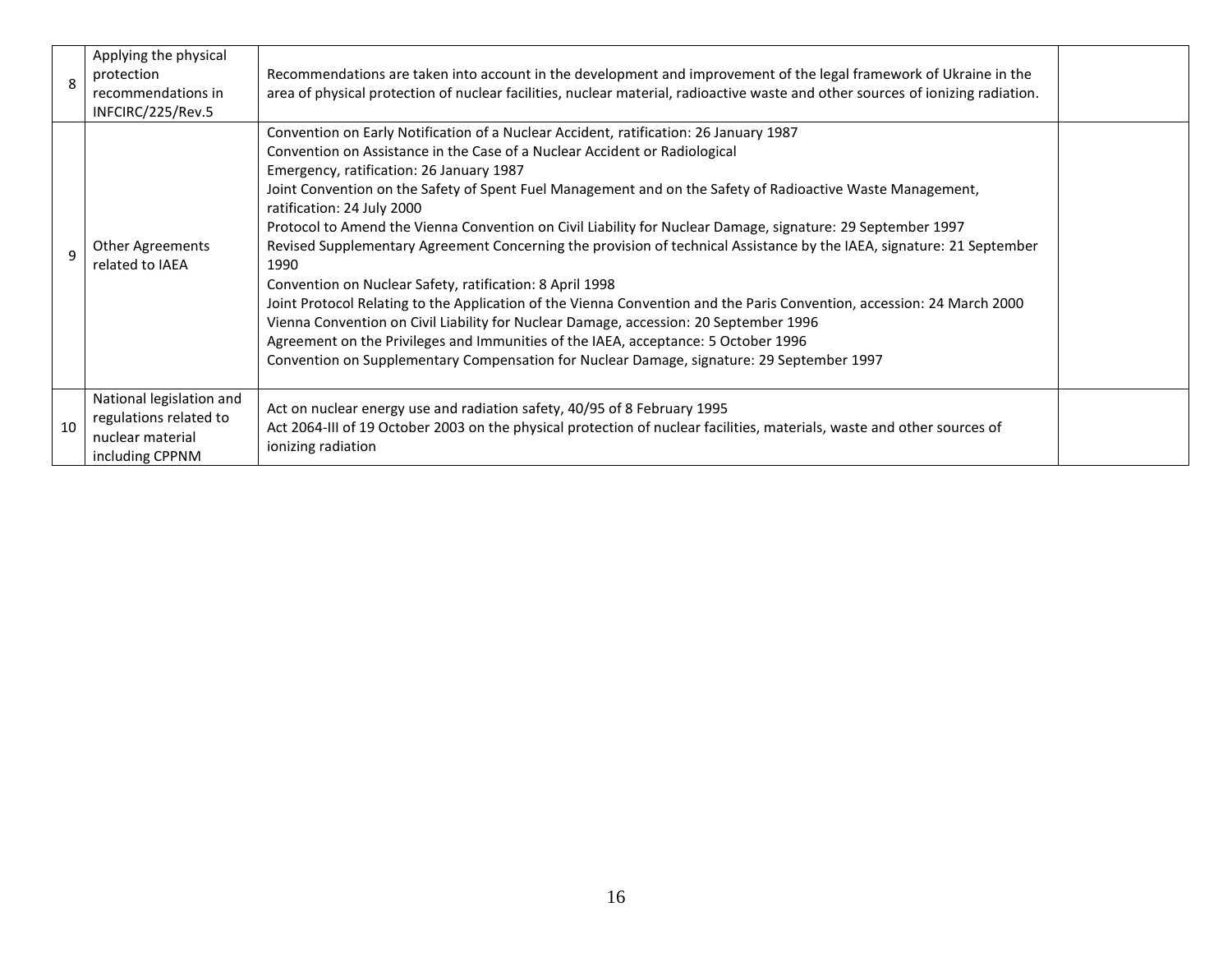#### **V. OP 3 (a) and (b) - Account for/Secure/Physically protect CW including Related Materials (CW specific)**

| <b>Measures to establish</b><br>domestic controls to prevent<br>the proliferation of CW, and<br>their means of delivery;<br>controls over related<br>materials |                                                                                                                     | <b>Source document</b>                                                                                              |  |  |  |  |  |  |
|----------------------------------------------------------------------------------------------------------------------------------------------------------------|---------------------------------------------------------------------------------------------------------------------|---------------------------------------------------------------------------------------------------------------------|--|--|--|--|--|--|
|                                                                                                                                                                | National CWC authority                                                                                              | Presidential Directive 9/98-pn of 19 January 1998<br>International Security Directorate Ministry of Foreign Affairs |  |  |  |  |  |  |
| $\overline{2}$                                                                                                                                                 | Licensing/registration of<br>installations/facilities/<br>persons/entities/use/<br>handling of related<br>materials | Law on Environmental Protection of 1995, Article 53                                                                 |  |  |  |  |  |  |
| 3                                                                                                                                                              | Old or abandoned<br>chemical weapons                                                                                |                                                                                                                     |  |  |  |  |  |  |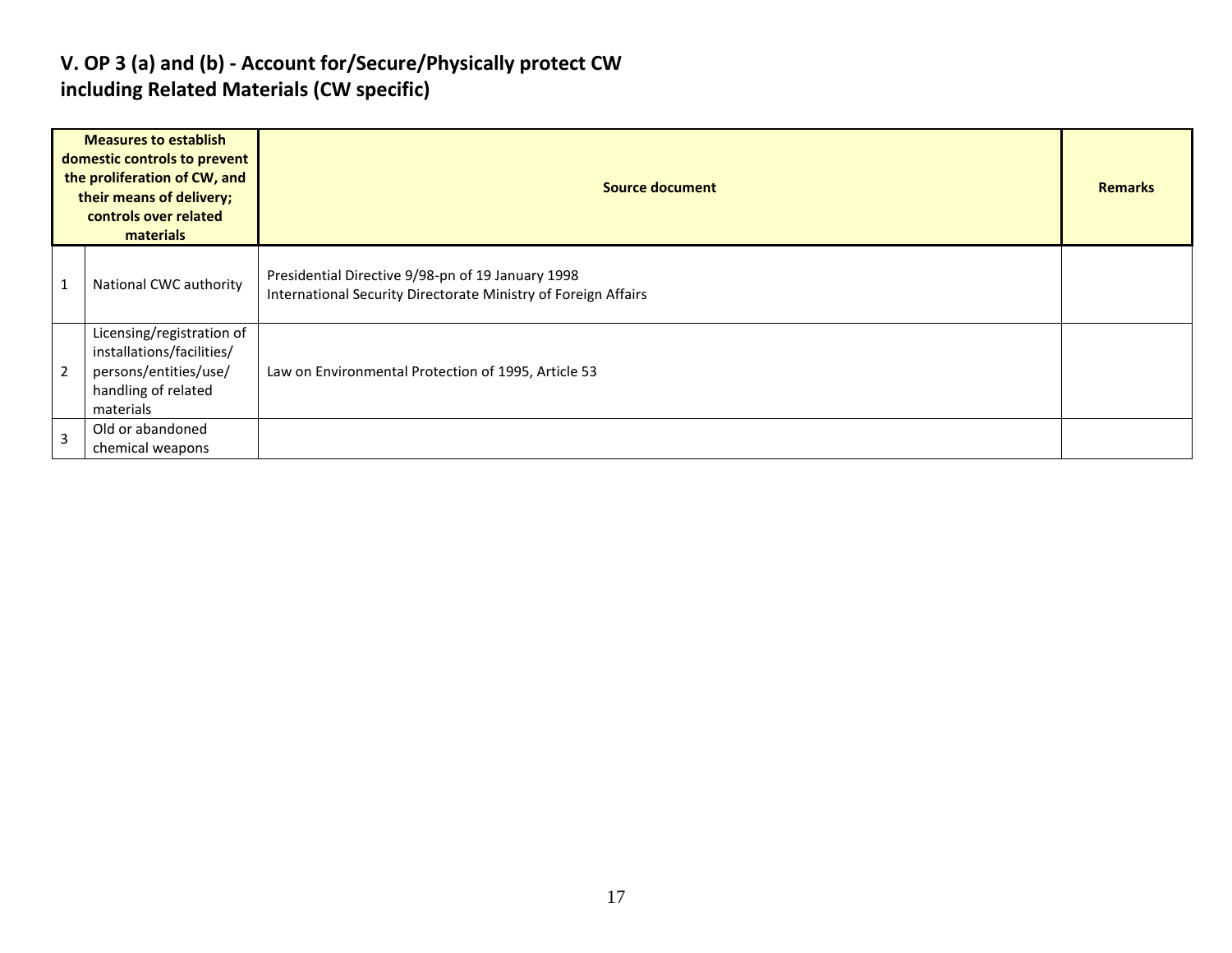#### **VI. OP 3 (a) and (b) - Account for/Secure/Physically protect BW including Related Materials (BW specific)**

| <b>Measures to establish</b><br>domestic controls to prevent<br>the proliferation of BW, their<br>means of delivery; controls<br>over related materials |                                                                                                          | <b>Source document</b>                                                                                                                |  |  |  |  |  |
|---------------------------------------------------------------------------------------------------------------------------------------------------------|----------------------------------------------------------------------------------------------------------|---------------------------------------------------------------------------------------------------------------------------------------|--|--|--|--|--|
|                                                                                                                                                         | Licensing/registration of<br>installations/facilities/<br>persons/entities/use/<br>handling of materials | Law on Environmental Protection of 1995, Article 53<br>Ministry of Health<br>Ministry for Environmental Protection and Nuclear Safety |  |  |  |  |  |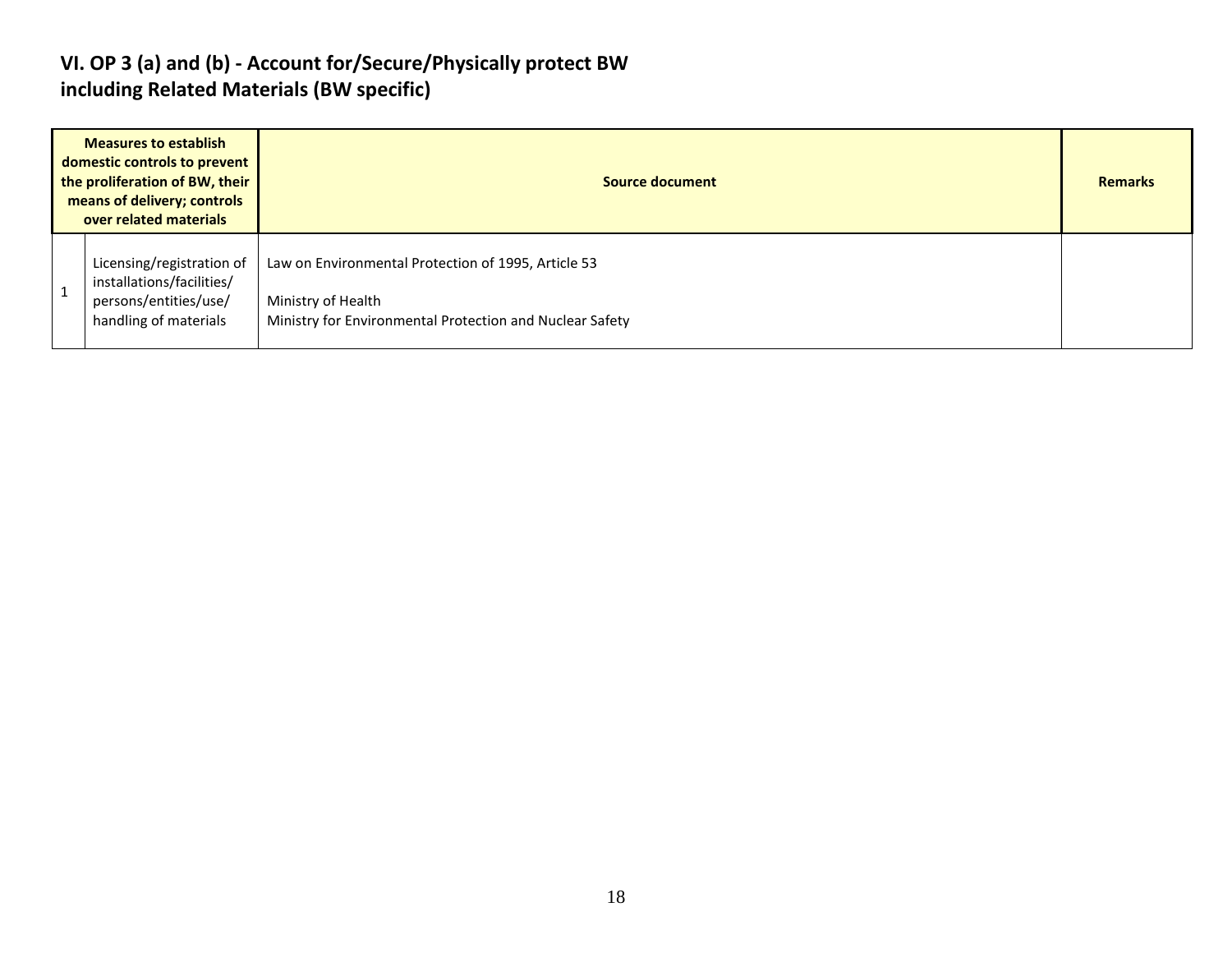# **VII. OP 3 (c) and (d) and related matters from OP 6 - Controls of NW,**

### **CW and BW, including Related Materials**

| <b>Border controls and export</b><br>and trans-shipment controls<br>to prevent the proliferation<br>of nuclear, chemical and<br>biological weapons and their<br>means of delivery including<br>related materials |                                                                                  | <b>National legal framework</b> |                                     |              |                                                                                                                                                                                                                                                                                                                                                                                                                                                                                                                                                                                                                                                                                                                                                                                                                                                                                                                                                                                                                                                                                                                                                                                                                                                                                                                                    |        |                 | <b>Enforcement and civil/criminal penalties</b> |                                                                                                                                                                                                                                                      |                |  |  |
|------------------------------------------------------------------------------------------------------------------------------------------------------------------------------------------------------------------|----------------------------------------------------------------------------------|---------------------------------|-------------------------------------|--------------|------------------------------------------------------------------------------------------------------------------------------------------------------------------------------------------------------------------------------------------------------------------------------------------------------------------------------------------------------------------------------------------------------------------------------------------------------------------------------------------------------------------------------------------------------------------------------------------------------------------------------------------------------------------------------------------------------------------------------------------------------------------------------------------------------------------------------------------------------------------------------------------------------------------------------------------------------------------------------------------------------------------------------------------------------------------------------------------------------------------------------------------------------------------------------------------------------------------------------------------------------------------------------------------------------------------------------------|--------|-----------------|-------------------------------------------------|------------------------------------------------------------------------------------------------------------------------------------------------------------------------------------------------------------------------------------------------------|----------------|--|--|
|                                                                                                                                                                                                                  |                                                                                  | N<br>W                          | $X$ ?<br>B<br>$\mathbf c$<br>W<br>W |              | <b>Source document</b>                                                                                                                                                                                                                                                                                                                                                                                                                                                                                                                                                                                                                                                                                                                                                                                                                                                                                                                                                                                                                                                                                                                                                                                                                                                                                                             | N<br>W | $X$ ?<br>C<br>W | B<br>W                                          | <b>Source document</b>                                                                                                                                                                                                                               | <b>Remarks</b> |  |  |
| $\mathbf{1}$                                                                                                                                                                                                     | Border control to<br>detect, deter, prevent<br>and combat illicit<br>trafficking | X                               | X                                   | $\mathsf{X}$ | NW/CW/BW:<br>1. Act on the State Border of Ukraine No 1777-<br>XII of 4 November 1991<br>2. Act No. 549-IV on State control over<br>international transfers of military and dual-use<br>goods, of 20 February 2003<br>3. Procedure on joint inspection of road<br>transport vehicles that are used for<br>transporting export goods, Order No. 202/163<br>of 28 February 2004<br>NW:<br>1. Cabinet of Ministers Decision approving the<br>Procedure for joint activities between the<br>executive authorities and corporations<br>engaged in nuclear power-related activities, in<br>the event of discovery of illegal trafficking in<br>radioactive sources of ionizing radiation<br>2. Decision of the Cabinet of Ministers of<br>Ukraine Nº813 of 2 June 2003 "On Approving<br>the Procedure for joint activities between the<br><b>Executive Authorities and Legal Entities</b><br>engaged in nuclear power-related activities, in<br>the event of discovery of illegal trafficking in<br>radioactive sources of ionizing radiation"<br>3. Decision of the Cabinet of Ministers of<br>Ukraine Nº715 of 14 August 2019 "On<br>Approving the Procedure for joint activities of<br>the State Border Guard Service and the State<br>Ecological Inspectorate in case of detection of<br>exceeding the permissible level of ionizing | X      | X               | X                                               | NW/CW/BW:<br>1. State Border Service of Ukraine<br>2. Criminal Code, Article 333 (Violation of<br>procedure of international transfers of goods<br>subject to state export control)<br>3. Listed goods are subject to mandatory<br>customs clearance |                |  |  |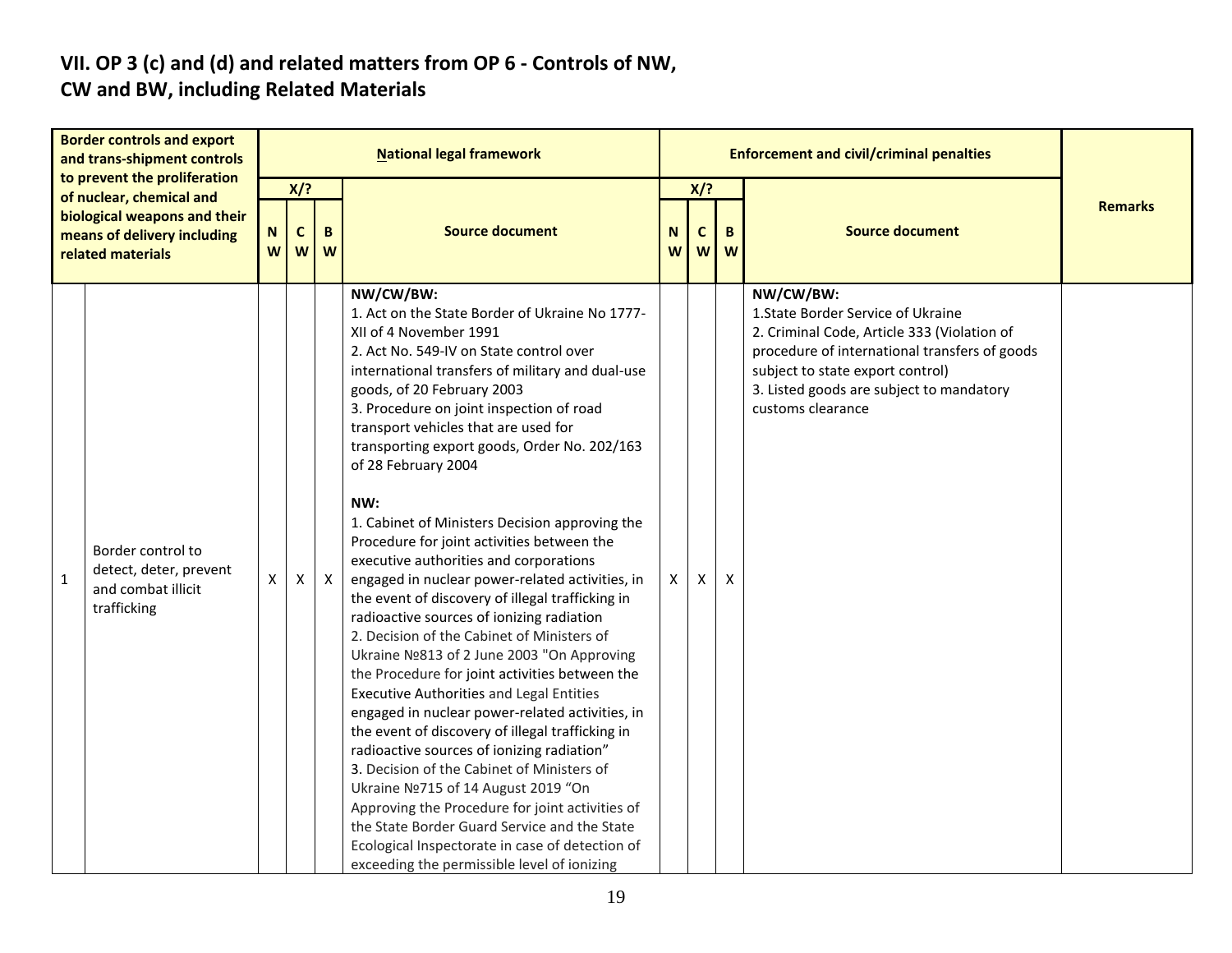|                |                                                                                   |   |   |              | radiation of vehicles and goods moving across<br>the state border of Ukraine"                                                                                                                                                                                                                                                                                                                                                                                                                                                                                                                                                                                                                                                                                                                                                                                                                                                                                                                                                                                     |   |   |              |                                                                                                                                                                                                                                                                                                                                                                                                                                                                                                                                                                                                                                                                                                                                                                                                             |  |
|----------------|-----------------------------------------------------------------------------------|---|---|--------------|-------------------------------------------------------------------------------------------------------------------------------------------------------------------------------------------------------------------------------------------------------------------------------------------------------------------------------------------------------------------------------------------------------------------------------------------------------------------------------------------------------------------------------------------------------------------------------------------------------------------------------------------------------------------------------------------------------------------------------------------------------------------------------------------------------------------------------------------------------------------------------------------------------------------------------------------------------------------------------------------------------------------------------------------------------------------|---|---|--------------|-------------------------------------------------------------------------------------------------------------------------------------------------------------------------------------------------------------------------------------------------------------------------------------------------------------------------------------------------------------------------------------------------------------------------------------------------------------------------------------------------------------------------------------------------------------------------------------------------------------------------------------------------------------------------------------------------------------------------------------------------------------------------------------------------------------|--|
| $\mathbf 2$    | Law enforcement to<br>detect, deter, prevent<br>and combat illicit<br>trafficking | X | X | X            | NW/CW/BW:<br>State Border Service of Ukraine                                                                                                                                                                                                                                                                                                                                                                                                                                                                                                                                                                                                                                                                                                                                                                                                                                                                                                                                                                                                                      | X | X | $\mathsf{X}$ | NW/CW/BW:<br>State Border Service of Ukraine<br>Security Service of Ukraine                                                                                                                                                                                                                                                                                                                                                                                                                                                                                                                                                                                                                                                                                                                                 |  |
| $\overline{3}$ | Border control detection<br>measures                                              |   |   |              | NW:<br>1. 27 points of entry (POE) for trains equipped<br>with radiation-measuring devices<br>2.80 stationary radiation reconnaissance<br>complexes at international and interstate<br>checkpoints. All checkpoints are equipped with<br>modern detectors and portable radiation<br>reconnaissance devices in the amount of more<br>than 6,000 units                                                                                                                                                                                                                                                                                                                                                                                                                                                                                                                                                                                                                                                                                                              | X |   |              | NW:<br>1. 27 points of entry (POE) for trains<br>equipped with radiation-measuring<br>devices<br>2.80 stationary radiation reconnaissance<br>complexes at international and interstate<br>checkpoints. All checkpoints are equipped with<br>modern detectors and portable radiation<br>reconnaissance devices in the amount of more<br>than 6,000 units                                                                                                                                                                                                                                                                                                                                                                                                                                                     |  |
| 4              | Control of brokering                                                              | X | X | $\mathsf{X}$ | NW/CW/BW:<br>1. Law of 20 February 2003 No. 549-IV<br>"On State Control over International Transfers<br>of Military and Dual-use Goods"<br>2. Cabinet of Ministers Decree of 20 November<br>2003 No. 1807 "On Approval of the Procedure<br>for State control over international transfers of<br>military goods"<br>3. Cabinet of Ministers Order of 20 November<br>2003 No. 690 "On enhancement of the<br>mechanism of Control over International Air<br>transportation of Military and Dual-Use Goods"<br>(covers related materials subject to brokering<br>controls)<br>4. Presidential Decree No. 342 of 17 April 2002<br>on issues relating to the State Export Control<br>Service Definitions of term "brokering activity"<br>in the Law:<br>Brokering activity shall mean any activity of<br>business entity of Ukraine assisting in<br>international transfers of military goods, which<br>includes financing and transportation of cargo<br>or freight forwarding, irrespective of such<br>goods' origin and territory where such activity<br>takes place | X | X | $\mathsf{X}$ | NW/CW/BW:<br>1. Cabinet of Ministers Decree Nº 500 of 6 June<br>2012 about the statement of the Order of the<br>state export control over carrying out of the<br>negotiations connected with the conclusion of<br>foreign economic agreements (contracts)<br>concerning implementation of export of the<br>goods (covers brokering of related materials)<br>2. Cabinet of Ministers Decision No 86 of 28<br>January 2004 approving the procedure for<br>State control of international transfers of dual<br>use goods (as amended)<br>3. Law of 20 February 2003 No 549-IV "On<br>State Control over International Transfers of<br>Military and Dual-use Goods", Articles 24 and<br>25<br>4. Code of Administrative Offences, of 07<br>December 1984, Article 212-4: fines<br>5. Criminal Code, Article 333 |  |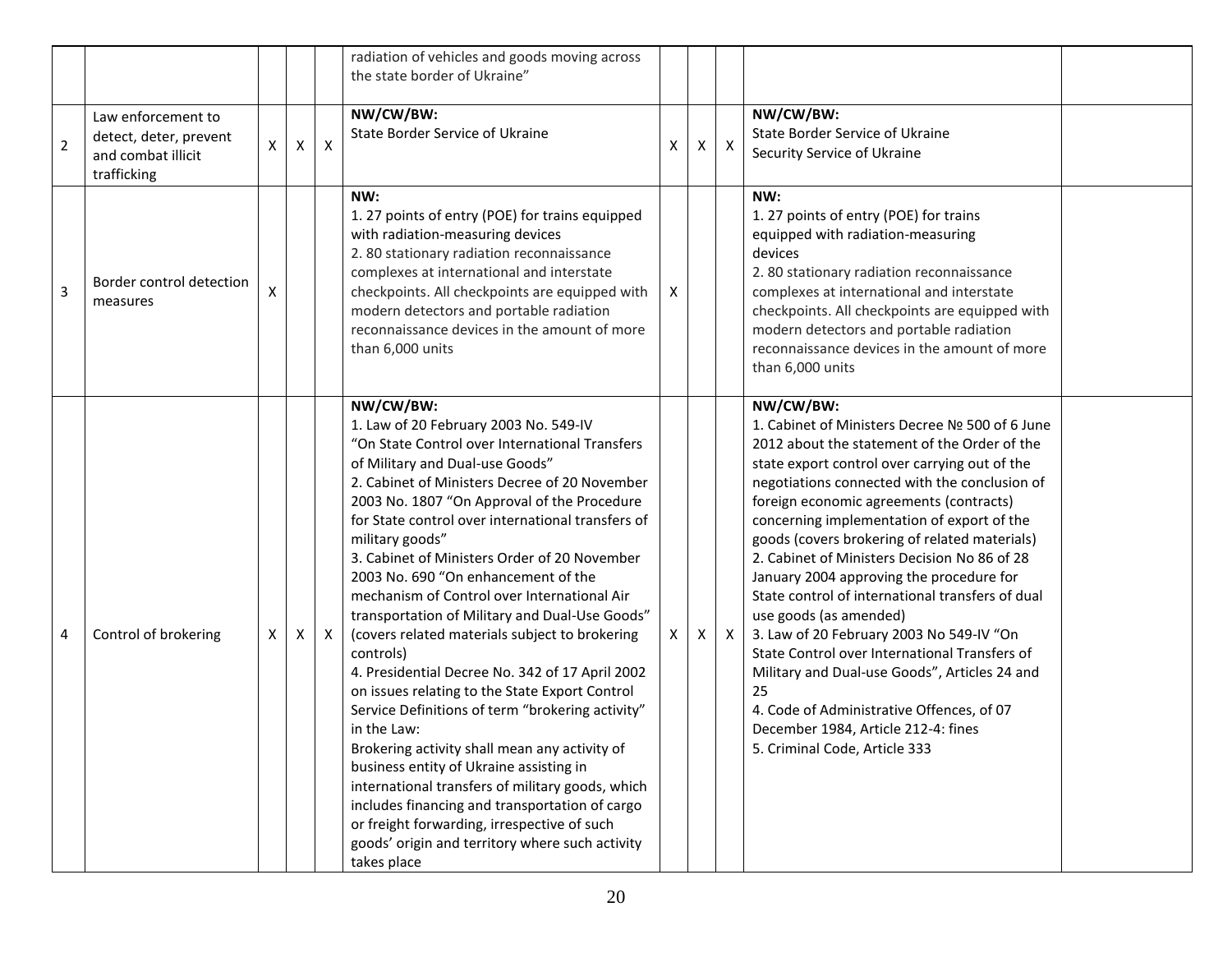|   |                      |   |   |                           | NW/CW/BW:                                         |   |   |   | NW/CW/BW:                                        |  |
|---|----------------------|---|---|---------------------------|---------------------------------------------------|---|---|---|--------------------------------------------------|--|
|   |                      |   |   |                           | 1. Law No. 959-XII "On Foreign Economic           |   |   |   | The State Service of Export Control is           |  |
|   |                      |   |   |                           | Activity"                                         |   |   |   | responsible for taking action to prevent or      |  |
|   |                      |   |   |                           | 2. Act of 20 February 2003 No 549-IV "On State    |   |   |   | detect violations of export control legislation  |  |
|   |                      |   |   |                           | Control over International Transfers of Military  |   |   |   |                                                  |  |
|   |                      |   |   |                           |                                                   |   |   |   | by means of inspections to ensure that           |  |
|   |                      |   |   |                           | and Dual-use Goods                                |   |   |   | regulated operations are conducted in            |  |
|   |                      |   |   |                           | 3. Law of 14 August 2014 No. 1644-VII "On         |   |   |   | compliance with legislative requirements, that   |  |
|   |                      |   |   |                           | Sanctions"                                        |   |   |   | goods subject to export control are delivered    |  |
|   |                      |   |   |                           | 4. Decree of the President of Ukraine of 15 July  |   |   |   | to the designated end-user, and that the end-    |  |
|   |                      |   |   |                           | 1999 No. 861/99 "On the Order of                  |   |   |   | use of the good is authorized according to       |  |
|   |                      |   |   |                           | Establishment (Cancellation) of Restrictions on   |   |   |   | provided guaranties/commitments. The SSEC is     |  |
|   |                      |   |   |                           | the Export of Goods in Accordance with the        |   |   |   | also authorized to investigate possible          |  |
|   |                      |   |   |                           | International Obligations of Ukraine"             |   |   |   | violations of export control legislation and to  |  |
|   |                      |   |   |                           | 5. Decree of the President of Ukraine of 27       |   |   |   | take actions necessary to prosecute alleged      |  |
|   |                      |   |   |                           | June 2007 No. 180/2007 "On the Interagency        |   |   |   | administrative violations.                       |  |
|   |                      |   |   |                           | Commission on Military-Technical Cooperation      |   |   |   | The State Security Service is responsible for    |  |
|   |                      |   |   |                           | and Export Control"                               |   |   |   | investigations in case of possible criminal      |  |
|   |                      |   |   |                           | 6. Decree of the President of Ukraine of 25       |   |   |   | violations of export control legislation and     |  |
|   |                      |   |   |                           | December 2003 No. 1488/2003 "On Measures          |   |   |   | respective prosecution.                          |  |
|   |                      |   |   |                           | to Streamline the Activities of International Air |   |   |   |                                                  |  |
|   |                      |   |   |                           | Transportation of Military and Dual-Use           |   |   |   | Source documents:                                |  |
| 5 | Export control       | X | X | $\boldsymbol{\mathsf{X}}$ | Goods"                                            | X | X | X | 1. Law of 20 February 2003 549-IV "On State      |  |
|   | legislation in place |   |   |                           | 7. Cabinet of Ministers Decision of 28 January    |   |   |   | Control over International Transfers of Military |  |
|   |                      |   |   |                           | 2004 No 86 "On Approval of the Procedure for      |   |   |   | and Dual-use Goods", Articles 24 and 25: fines,  |  |
|   |                      |   |   |                           | State Control of International Transfers of       |   |   |   | revoke and suspension of the licence, revoke of  |  |
|   |                      |   |   |                           | Dual-Use Goods"                                   |   |   |   | registration                                     |  |
|   |                      |   |   |                           | Cabinet of Ministers Decree of 20 November        |   |   |   | 2. Code of Administrative Offences, of 7         |  |
|   |                      |   |   |                           | 2003 No. 1807 "On Approval of the Procedure       |   |   |   | December 1984, Articles 188-17 and 212-4:        |  |
|   |                      |   |   |                           | for State control over international transfers of |   |   |   | fines                                            |  |
|   |                      |   |   |                           | military goods"                                   |   |   |   | 3. Criminal Code, Article 333 (illegal export):  |  |
|   |                      |   |   |                           | 8. Cabinet of Ministers Decision of 31 March      |   |   |   | fines, custodial restraint with or without       |  |
|   |                      |   |   |                           | 2015 No 159 "On Approval of the Regulation        |   |   |   | deprivation of right to occupy specific posts or |  |
|   |                      |   |   |                           | on the State Service for Export Control of        |   |   |   | to engage in a specific activity                 |  |
|   |                      |   |   |                           | Ukraine" (State Export Control Service            |   |   |   | 4. Customs Code, Article 197                     |  |
|   |                      |   |   |                           | implements State policy for State control over    |   |   |   | 5. Cabinet of Ministers Decree of 31 March       |  |
|   |                      |   |   |                           | international transfers of military, dual-use     |   |   |   | 2015 No. 159 "On Approval of the Regulation      |  |
|   |                      |   |   |                           | goods and not listed goods)                       |   |   |   | on the State Service for Export Control of       |  |
|   |                      |   |   |                           | 9. Cabinet of Ministers Decree of 06 June 2012    |   |   |   | Ukraine"                                         |  |
|   |                      |   |   |                           | No. 500 "On Approval of State Export Control      |   |   |   | 6. Decree of the President of Ukraine of 27      |  |
|   |                      |   |   |                           | over Negotiations Related to the Conclusion of    |   |   |   | June 2007 No. 180/2007 "On the Interagency       |  |
|   |                      |   |   |                           | Foreign Trade Agreements (Contracts) for the      |   |   |   | Commission on Military-Technical Cooperation     |  |
|   |                      |   |   |                           | Export of Goods"                                  |   |   |   | and Export Control"                              |  |
|   |                      |   |   |                           | 10. Cabinet of Ministers Decree of 15 July 1997   |   |   |   | 7. Ministry of Economic Development and          |  |
|   |                      |   |   |                           | No. 767 "On Approval of the Procedure of the      |   |   |   | Trade Order of 27 January 2014 No. 74 "On        |  |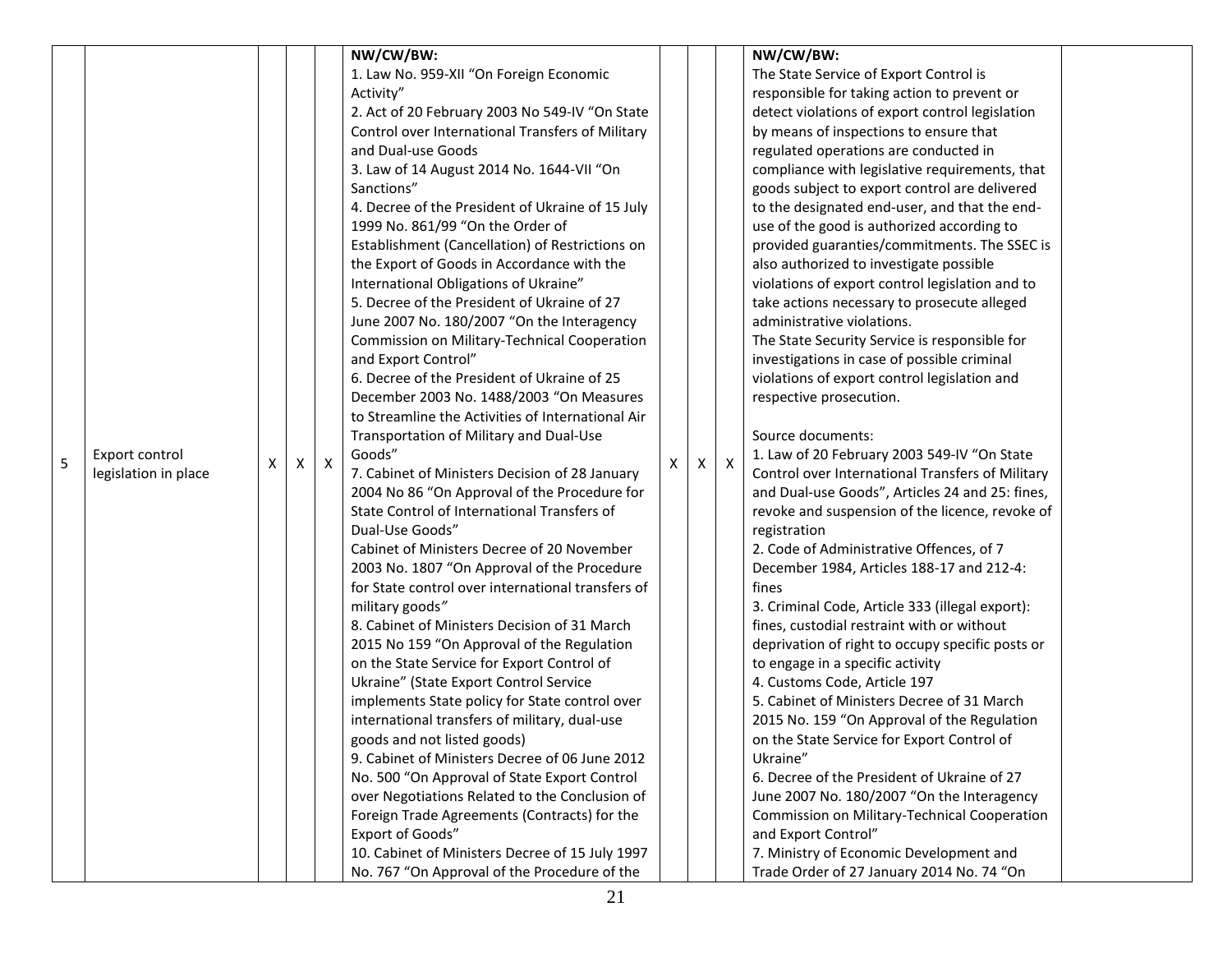| Examination in the Field of State Export         | Approval of Regulations of Materials on   |  |
|--------------------------------------------------|-------------------------------------------|--|
| Control"                                         | Administrative Violations in State Export |  |
| 11. Cabinet of Ministers Decree of 17 July 2003  | Control"                                  |  |
| No. 1080 "On Approval of the State               |                                           |  |
| Certification of Internal Export Controls        |                                           |  |
| Established by an Entity Involved in             |                                           |  |
| International Transfers of Goods"                |                                           |  |
| 12. Cabinet of Ministers Decree of 27 May        |                                           |  |
| 1999 No 920 "On Approval of the Procedure        |                                           |  |
| for Granting Guarantees and State Control over   |                                           |  |
| the Compliance with Commitments to Use           |                                           |  |
| Goods Subject to State Export Control Stated     |                                           |  |
| Purposes"                                        |                                           |  |
| 13. Cabinet of Ministers Order of 20 November    |                                           |  |
| 2003 No. 690 "On enhancement of the              |                                           |  |
| mechanism of Control over International Air      |                                           |  |
| transportation of Military and Dual-Use Goods"   |                                           |  |
| 14. Ministry of Economic Development and         |                                           |  |
| Trade Order of 16.12.2013 No. 1490 "On           |                                           |  |
| Approval of the Infringement Proceedings for     |                                           |  |
| Legal Entities of Legislation in State Export    |                                           |  |
| Control"                                         |                                           |  |
| 15. State Service for Export Control Order of    |                                           |  |
| 27.04.2009 No. 31 "On Approval of Regulations    |                                           |  |
| for Registration with the State Service for      |                                           |  |
| Export Control of Entrepreneurs as Subjects of   |                                           |  |
| International Transfers of Goods"                |                                           |  |
| 16. State Service for Export Control Order of 17 |                                           |  |
| November 2006 No. 412 "On Approval of            |                                           |  |
| Guidelines for the Creation of Export Control    |                                           |  |
| Internal Compliance Systems by Entities          |                                           |  |
| Involved in International Transfers of Goods"    |                                           |  |
| 17. State Service for Export Control Order of 09 |                                           |  |
| January 2004 No 5 "On Approval of the            |                                           |  |
| Instruction for Filling out Applications to      |                                           |  |
| Obtain Permits, Guarantee Documents, and         |                                           |  |
| Other Documents Provided by the State            |                                           |  |
| Service for Export Control"                      |                                           |  |
| 18. State Service for Export Control Order of    |                                           |  |
| 29.11.2004 No. 355 "On Approval of the           |                                           |  |
| Instruction for the Design and Use of Permits in |                                           |  |
| State Export Control"                            |                                           |  |
|                                                  |                                           |  |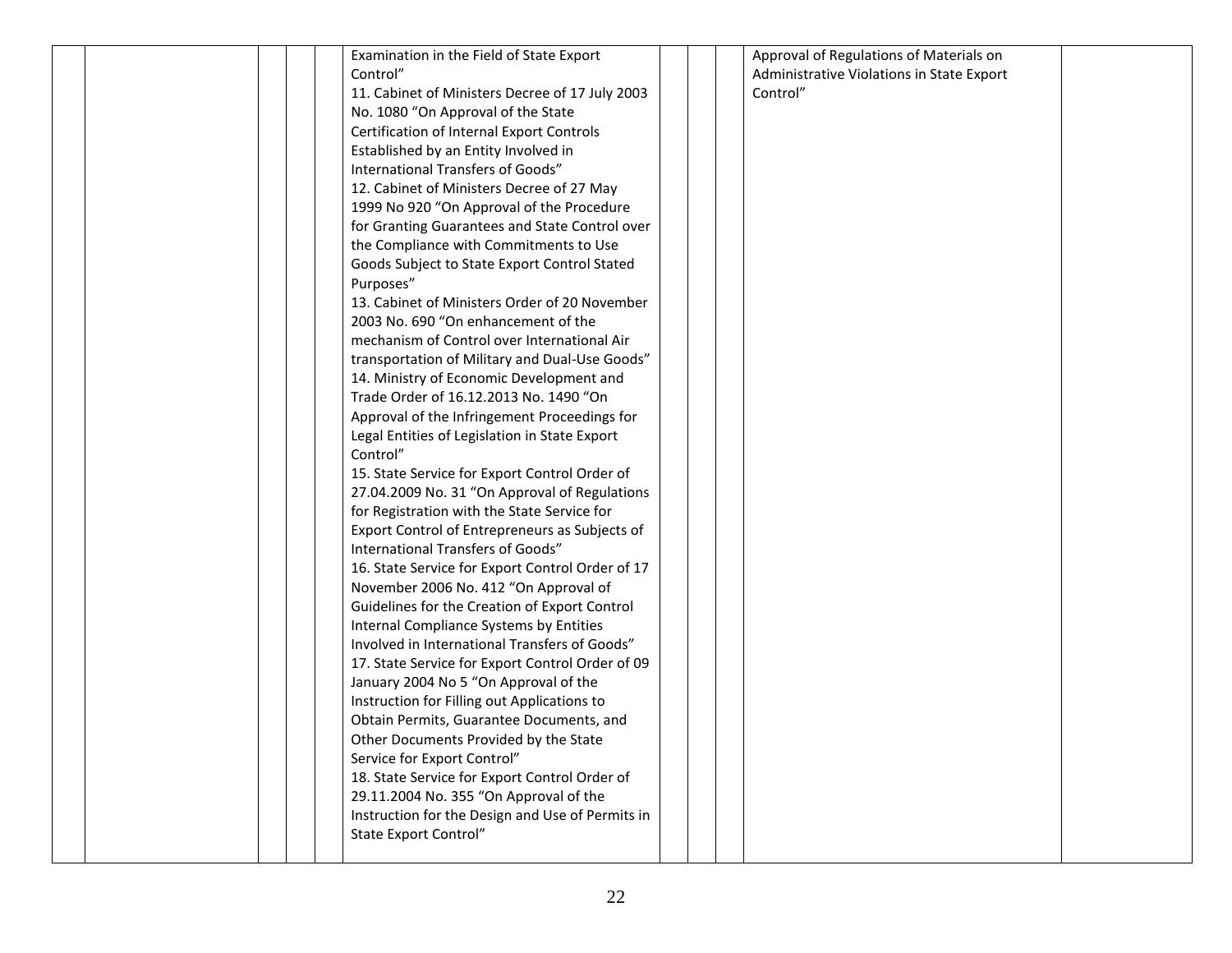|                |                                                            |                    |              |              | NW/CW/BW:<br>1. Act of 20 February 2003 No 549-IV "On State                                                                                                                                                                                                                                                                                                                                                                                                                                                                                                                                                                                                                                                                                                                                                                                                                                              |   |              |              | NW/CW/BW:<br>Authority:                                                                                                                                                                                                                                                                                                                                                                                                                                                                                                                                                                                                                                                                                                                                                     |  |
|----------------|------------------------------------------------------------|--------------------|--------------|--------------|----------------------------------------------------------------------------------------------------------------------------------------------------------------------------------------------------------------------------------------------------------------------------------------------------------------------------------------------------------------------------------------------------------------------------------------------------------------------------------------------------------------------------------------------------------------------------------------------------------------------------------------------------------------------------------------------------------------------------------------------------------------------------------------------------------------------------------------------------------------------------------------------------------|---|--------------|--------------|-----------------------------------------------------------------------------------------------------------------------------------------------------------------------------------------------------------------------------------------------------------------------------------------------------------------------------------------------------------------------------------------------------------------------------------------------------------------------------------------------------------------------------------------------------------------------------------------------------------------------------------------------------------------------------------------------------------------------------------------------------------------------------|--|
| 6              | Licensing provisions and<br>Authority                      | X                  | X            | $\mathsf{X}$ | Control over International Transfers of Military<br>and Dual-use Goods"<br>2. Cabinet of Ministers Decree of 28 January<br>2004 No 86 "On Approval of the Procedure for<br>State Control of International Transfers of<br>Dual-Use Goods:<br>3. Cabinet of Ministers Decree of 20 November<br>2003 No 1807 "On Approval of the Procedure<br>for State control of international transfers of<br>military goods"<br>4. Cabinet of Ministers Decree of 15 July 1997<br>No 767 "On Approval of the Procedure of the<br>Examination in the Field of State Export<br>Control"<br>5. Cabinet of Ministers Decree of 31 March<br>2015 No 159 "On Approval of the Regulation<br>on the State Service for Export Control of<br>Ukraine"<br>6. Decree of the President of Ukraine of 27<br>June 2007 No. 180/2007 "On the<br>Interdepartmental Commission on Military-<br>Technical Cooperation and Export Control" | X | X            | $\mathsf{X}$ | The Ministry for Development of Economy,<br>Trade and Agriculture - export control<br>policymaker<br>The State Service of Export Control (SSECU) is<br>the central executive body responsible for<br>implementing the State export control policy<br>over international transfers of military, dual-<br>use and not listed goods (issues licenses)<br>The SECU has the right to involve other central<br>executive authorities, state bodies or experts<br>within their competence to licensing process<br>for examination<br>Source documents:<br>1. Law of 20 February 2003 No 549-IV "On<br>State Control over International Transfers of<br>Military and Dual-use Goods", (Articles 24 and<br>25)<br>2. Criminal Code, Article 333<br>NW:<br>Criminal Code, Article 265 |  |
| $\overline{7}$ | Control lists of<br>materials, equipment<br>and technology | X                  | X            | $\mathsf{X}$ | NW/CW/BW:<br>1. Cabinet of Ministers Decree of 28 January<br>2004 No 86 "On Approval of the Procedure for<br>State Control of International Transfers of<br>Dual-Use Goods - Annex - Single list of dual-use<br>goods<br>2. Cabinet of Ministers Decree of 20 November<br>2003 No. 1807 "On Approval of the Procedure<br>for State control over international transfers of<br>military goods" - Annex                                                                                                                                                                                                                                                                                                                                                                                                                                                                                                    | X | Χ            | $\mathsf{X}$ | NW/CW/BW:<br>1. Law of 20 February 2003 No. 549-IV "On<br>State Control over International Transfers of<br>Military and Dual-use Goods", Articles 24 and<br>25<br>2. Code of Administrative Offences, of 7<br>December 1984, Article 212-4: fines<br>3. Criminal Code, Article 333                                                                                                                                                                                                                                                                                                                                                                                                                                                                                          |  |
| 8              | Intangible technology<br>transfers                         | $\pmb{\mathsf{X}}$ | $\mathsf{X}$ | $\mathsf{X}$ | NW/CW/BW:<br>1. Law of 20 February 2003 No. 549-IV "On<br>State Control over International Transfers of<br>Military and Dual-use Goods"<br>2. Cabinet of Ministers Decree of 28 January<br>2004 No. 86 "On Approval of the Procedure for                                                                                                                                                                                                                                                                                                                                                                                                                                                                                                                                                                                                                                                                 | X | $\mathsf{X}$ | $\mathsf{X}$ | NW/CW/BW:<br>1. Law of 20 February 2003 No. 549-IV "On<br>State Control over International Transfers of<br>Military and Dual-use Goods" (articles 24, 25)<br>2. Code of Administrative Offences of 7<br>December 1984, Article 212-4: fines                                                                                                                                                                                                                                                                                                                                                                                                                                                                                                                                 |  |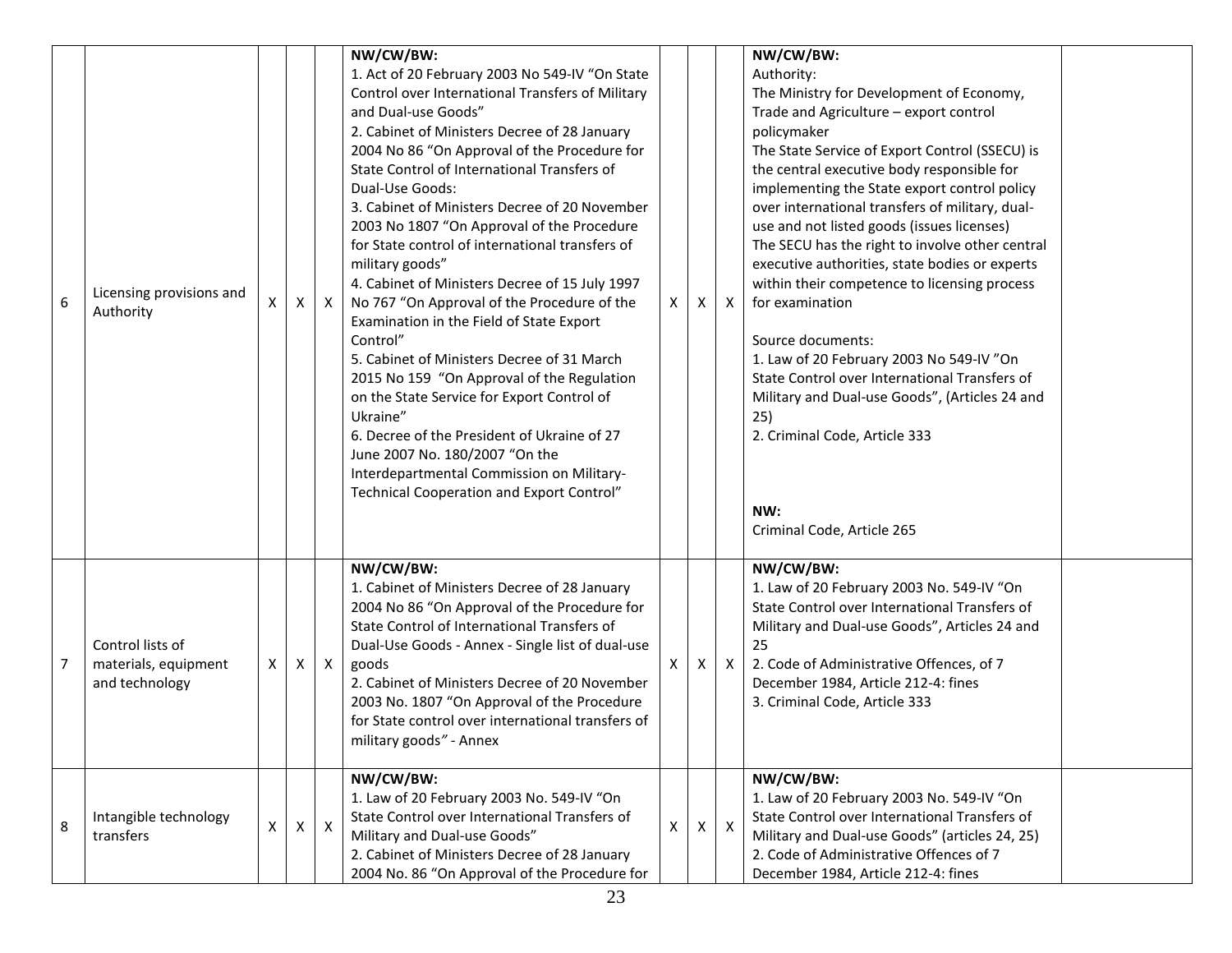|                |                                   |   |   |              | State Control of International Transfers of<br>Dual-Use Gods<br>3. Cabinet of Ministers Decree of 20 November<br>2003 No. 1807 "On Approval of the Procedure<br>for State control over international transfers of<br>military goods"                                                                                                                                                                                     |              |              |                           | 3. Criminal Code, Article 333                                                                                                                                                                                                                                                                     |
|----------------|-----------------------------------|---|---|--------------|--------------------------------------------------------------------------------------------------------------------------------------------------------------------------------------------------------------------------------------------------------------------------------------------------------------------------------------------------------------------------------------------------------------------------|--------------|--------------|---------------------------|---------------------------------------------------------------------------------------------------------------------------------------------------------------------------------------------------------------------------------------------------------------------------------------------------|
| $\overline{9}$ | Inclusion of means of<br>delivery | X | X | $\mathsf{X}$ | NW/CW/BW:<br>1. Cabinet of Ministers Decree of 28 January<br>2004 No 86 "On Approval the Procedure for<br>State Control of International Transfers of<br>Dual-Use goods"<br>2. Cabinet of Ministers Decree of 20 November<br>2003 No. 1807 "On Approval of the Procedure<br>for State control over international transfers of<br>military goods"                                                                         | X            | X            | $\boldsymbol{\mathsf{X}}$ | NW/CW/BW:<br>1. Law of 20 February 2003 No. 549-IV "On<br>State Control over International Transfers of<br>Military and Dual-use Goods" (articles 24, 25)<br>2. Code of Administrative Offences of 7<br>December 1984, Article 212-4: fines<br>3. Criminal Code, Article 333                      |
| 10             | End-user controls                 | X | X | $\mathsf{X}$ | NW/CW/BW:<br>1. Law of 20 February 2003 No. 549-IV "On<br>State Control over International Transfers of<br>Military and Dual-use Goods"<br>2. Cabinet of Ministers Dec of 27 May 1999 No<br>920 "On Approval of the Procedure for the<br>provision of safeguards and for State<br>monitoring of the fulfilment of requirements<br>regarding the use, for declared purposes, of<br>goods subject to State export control" | X            | X            | $\mathsf{X}$              | NW/CW/BW:<br>1. Law of 20 February 2003 No. 549-IV "On<br>State Control over International Transfers of<br>Military and Dual-use Goods", Articles 24 and<br>25<br>2. Code of Administrative Offences, of 7<br>December 1984, Article 212-4: fines<br>3. Criminal Code, Article 333                |
| 11             | Catch all clause                  | X | X | X            | NW/CW/BW:<br>Law of 20 February 2003 No 549-IV "On State<br>Control over International Transfers of Military<br>and Dual-use Goods", Article 10                                                                                                                                                                                                                                                                          | X            | X            | $\boldsymbol{X}$          | NW/CW/BW:<br>1. Law of 20 February 2003 No 549-IV of "On<br>State Control over International Transfers of<br>Military and Dual-use Goods" articles 24 and<br>25<br>2. Code of Administrative Offences of 7<br>December 1984, Articles 188-17 and 212-4:<br>tines<br>3. Criminal Code, Article 333 |
| 12             | Transit control                   | X | X | $\mathsf{X}$ | NW/CW/BW:<br>1. Law of 20 February 2003 No. 549-IV "On<br>State Control over International Transfers of<br>Military and Dual-use Goods"<br>2. Cabinet of Ministers Decree of 28 January<br>2004 No 86 "On Approval of the Procedure for                                                                                                                                                                                  | $\mathsf{x}$ | $\mathsf{x}$ | $\mathsf{X}$              | NW/CW/BW:<br>1. Law of 20 February 2003 No. 549-IV "On<br>State Control over International Transfers of<br>Military and Dual-use Goods", Articles 24 and<br>25                                                                                                                                    |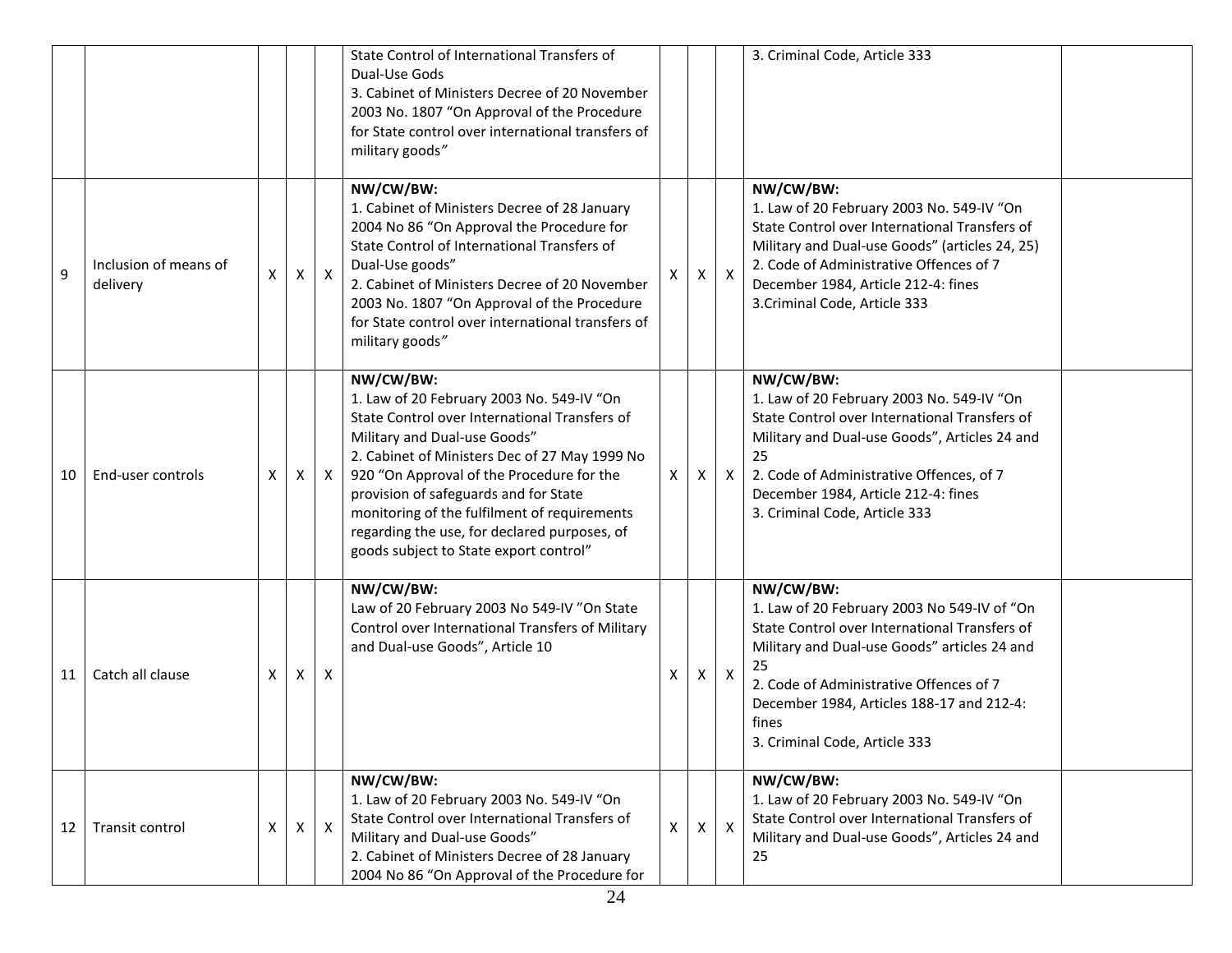|    |                                                                                                                                        |   |   |              | State Control of International Transfers of<br>Dual-Use Goods"<br>3. Cabinet of Ministers Decree of 20 November<br>2003 No. 1807 "On Approval of the Procedure<br>for State control over international transfers of<br>military goods"                                                                                                                                                                                                                                                                                                                                                                                                                                                                                               |   |   |                           | 2. Code of Administrative Offences, of 7<br>December 1984, Article 212-4: fines<br>3. Criminal Code, Article 333                                                                                                                                                                    |  |
|----|----------------------------------------------------------------------------------------------------------------------------------------|---|---|--------------|--------------------------------------------------------------------------------------------------------------------------------------------------------------------------------------------------------------------------------------------------------------------------------------------------------------------------------------------------------------------------------------------------------------------------------------------------------------------------------------------------------------------------------------------------------------------------------------------------------------------------------------------------------------------------------------------------------------------------------------|---|---|---------------------------|-------------------------------------------------------------------------------------------------------------------------------------------------------------------------------------------------------------------------------------------------------------------------------------|--|
| 13 | Trans-shipment control                                                                                                                 |   |   |              |                                                                                                                                                                                                                                                                                                                                                                                                                                                                                                                                                                                                                                                                                                                                      |   |   |                           |                                                                                                                                                                                                                                                                                     |  |
| 14 | Re-export control                                                                                                                      | X | Χ | $\mathsf{X}$ | NW/CW/BW:<br>1. Law of 20 February 2003 No. 549-IV "On<br>State Control over International Transfers of<br>Military and Dual-use Goods"<br>2. Cabinet of Ministers Decree of 28 January<br>2004 No. 86 "On Approval of the Procedure for<br>State Control of International Transfers of<br>Dual-Use Goods"<br>3. Cabinet of Ministers Decree of 20 November<br>2003 No 1807 "On Approval of the Procedure<br>for State control over international transfers of<br>military goods                                                                                                                                                                                                                                                     | X | X | $\boldsymbol{X}$          | NW/CW/BW:<br>1. Law of 20 February 2003 No. 549-IV "On<br>State Control over International Transfers of<br>Military and Dual-use Goods" (Articles 24 and<br>25)<br>2. Code of Administrative Offences, of 7<br>December 1984, Article 212-4: fines<br>3. Criminal Code, Article 333 |  |
| 15 | Control over financing of<br>exports/transhipments<br>that would contribute to<br>proliferation                                        |   |   |              |                                                                                                                                                                                                                                                                                                                                                                                                                                                                                                                                                                                                                                                                                                                                      |   |   |                           |                                                                                                                                                                                                                                                                                     |  |
| 16 | Control over services<br>related to exports/<br>transhipments that<br>would contribute to<br>proliferation including<br>transportation | X | X | $\mathsf{X}$ | NW/CW/BW:<br>1. Law of 20 February 2003 No. 549-IV "On<br>State Control over International Transfers of<br>Military and Dual-use Goods" (control over<br>export of military and dual-use services)<br>2. Cabinet of Ministers Decree of 20 November<br>2003 No. 1807 "On Approval of the Procedure<br>for State control over international transfers of<br>military goods"<br>3. Cabinet of Ministers Decree of 28 January<br>2004 No 86 "On Approval of the Procedure for<br>State Control of International Transfers of<br>Dual-Use goods"<br>4. Cabinet of Ministers Order of 20 November<br>2003 No. 690 "On enhancement of the<br>mechanism of Control over International Air<br>transportation of Military and Dual-Use Goods" | X | X | $\boldsymbol{\mathsf{X}}$ | NW/CW/BW:<br>1. Law of 20 February 2003 No. 549-IV "On<br>State Control over International Transfers of<br>Military and Dual-use Goods", Articles 24 and<br>25<br>2. Code of Administrative Offences of 7<br>December 1984, Article 212-4: fines<br>3. Criminal Code, Article 333   |  |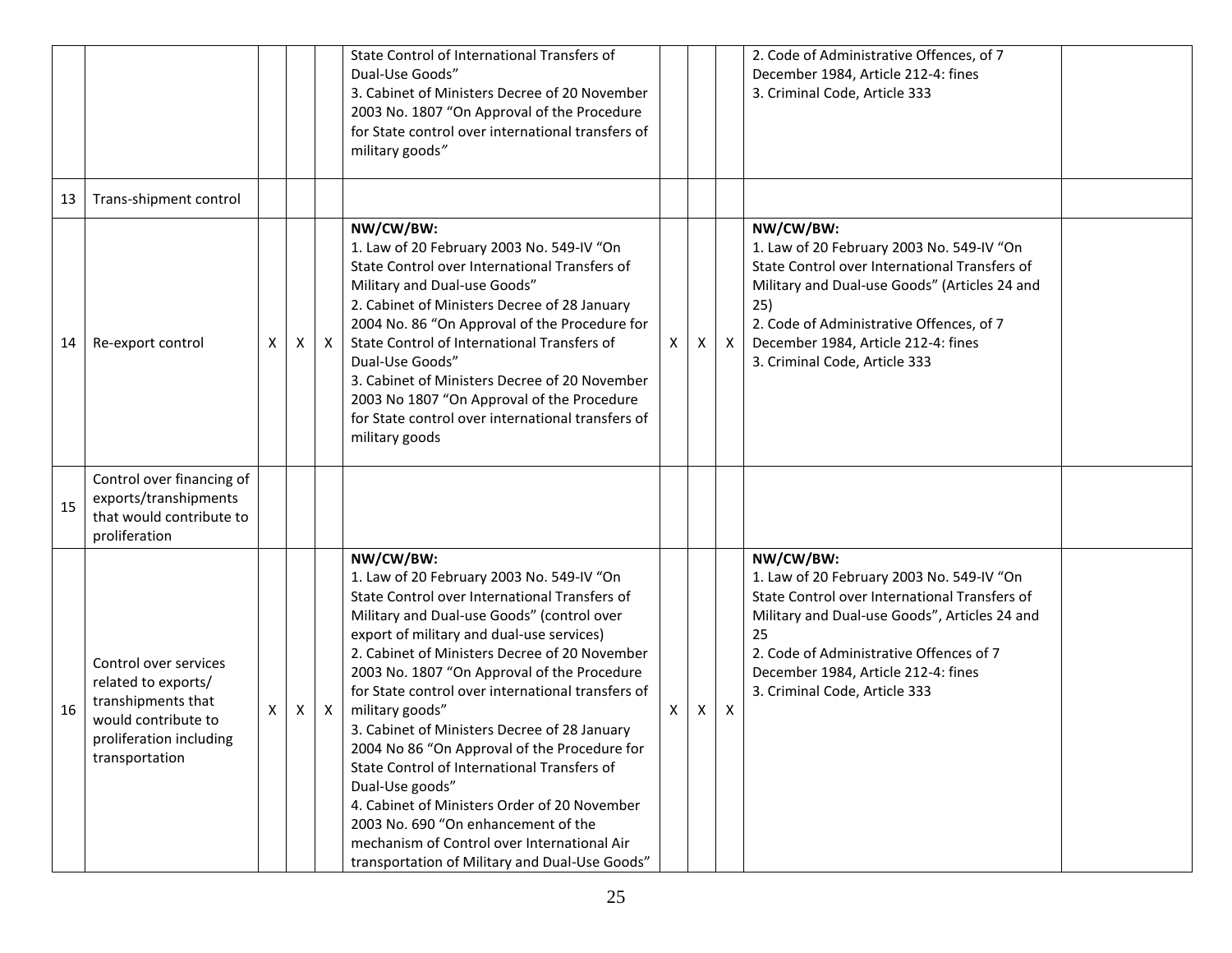#### **VIII. OP 7 and 8 (d) - Assistance, Work with and inform Industry and Public, and other Information**

| 1              | Assistance offered                                                |                                                                                                                                                                                                                                                                                                                                                                                                                                                                                                                                                                                                                                                                                                                                                                                                                                                                                                                                                                                                                                                                                                                                                                                                                                                                                                                                                                                                                                                                                                                                 |
|----------------|-------------------------------------------------------------------|---------------------------------------------------------------------------------------------------------------------------------------------------------------------------------------------------------------------------------------------------------------------------------------------------------------------------------------------------------------------------------------------------------------------------------------------------------------------------------------------------------------------------------------------------------------------------------------------------------------------------------------------------------------------------------------------------------------------------------------------------------------------------------------------------------------------------------------------------------------------------------------------------------------------------------------------------------------------------------------------------------------------------------------------------------------------------------------------------------------------------------------------------------------------------------------------------------------------------------------------------------------------------------------------------------------------------------------------------------------------------------------------------------------------------------------------------------------------------------------------------------------------------------|
| $\overline{2}$ | Assistance Point of<br>Contact (for assistance<br>providers only) |                                                                                                                                                                                                                                                                                                                                                                                                                                                                                                                                                                                                                                                                                                                                                                                                                                                                                                                                                                                                                                                                                                                                                                                                                                                                                                                                                                                                                                                                                                                                 |
| 3              | Assistance requested                                              |                                                                                                                                                                                                                                                                                                                                                                                                                                                                                                                                                                                                                                                                                                                                                                                                                                                                                                                                                                                                                                                                                                                                                                                                                                                                                                                                                                                                                                                                                                                                 |
| 4              | Action taken to work<br>with and inform industry                  | Business entities and individuals who are registered at the State Service of Export Control (SSEC) as subjects of international transfers of military,<br>dual-use and not listed goods obtain a certificate of registration and explanatory letter where conditions of international transfers to specific<br>countries depending on category of goods and type of transfer are determined.<br>The State Service for Export Control (SSEC) encourages subjects of international transfer to establish internal export control systems (ICP).<br>Establishment and maintenance of a certified internal export control system (by the SSECU) is required under the law in the following cases:<br>- for business entities that intend to export, import, or engage in intermediary activities involving military goods or goods containing information<br>that constitutes a state secret;<br>- for business entities that intend to apply to the SSEC for an open or general license.<br>The SSEC makes guidelines available to help entities in designing an ICP. The guidelines are based on international best practices for internal<br>export control systems in the area of non-proliferation.<br>The SSEC has a unit responsible for industry outreach and public relations. Its activity is based on the principals of transparency and openness.<br>Information on requirements of Ukrainian legislation in export control sphere is also available on the website of the SSEC and provided during<br>outreach events. |
| 5              | Action taken to work<br>with and inform the<br>public             | The SSEC has a unit responsible for industry outreach and public relations. Its activity is based on the principals of transparency and openness.<br>Requirements of Ukrainian legislation and actual information in export control are introduced on the website of the SSEC that is regularly<br>updated.<br>There is also a hot-line and on-line conferences concerning actual issues in export control at the SSEC.                                                                                                                                                                                                                                                                                                                                                                                                                                                                                                                                                                                                                                                                                                                                                                                                                                                                                                                                                                                                                                                                                                         |
| 6              | Point of Contact                                                  | Mr. Oleksandr Kapustin (Deputy Director General, Head of New Threats and Challenges Division, Ministry of Foreign Affairs)<br>Tel: +380-44-238160<br>Email: oleksandr_kapustin@mfa.gov.ua<br>Ms. Olena Syrota (Counsellor, Permanent Mission of Ukraine to the United Nations)<br>Tel: 212-759-7003                                                                                                                                                                                                                                                                                                                                                                                                                                                                                                                                                                                                                                                                                                                                                                                                                                                                                                                                                                                                                                                                                                                                                                                                                             |